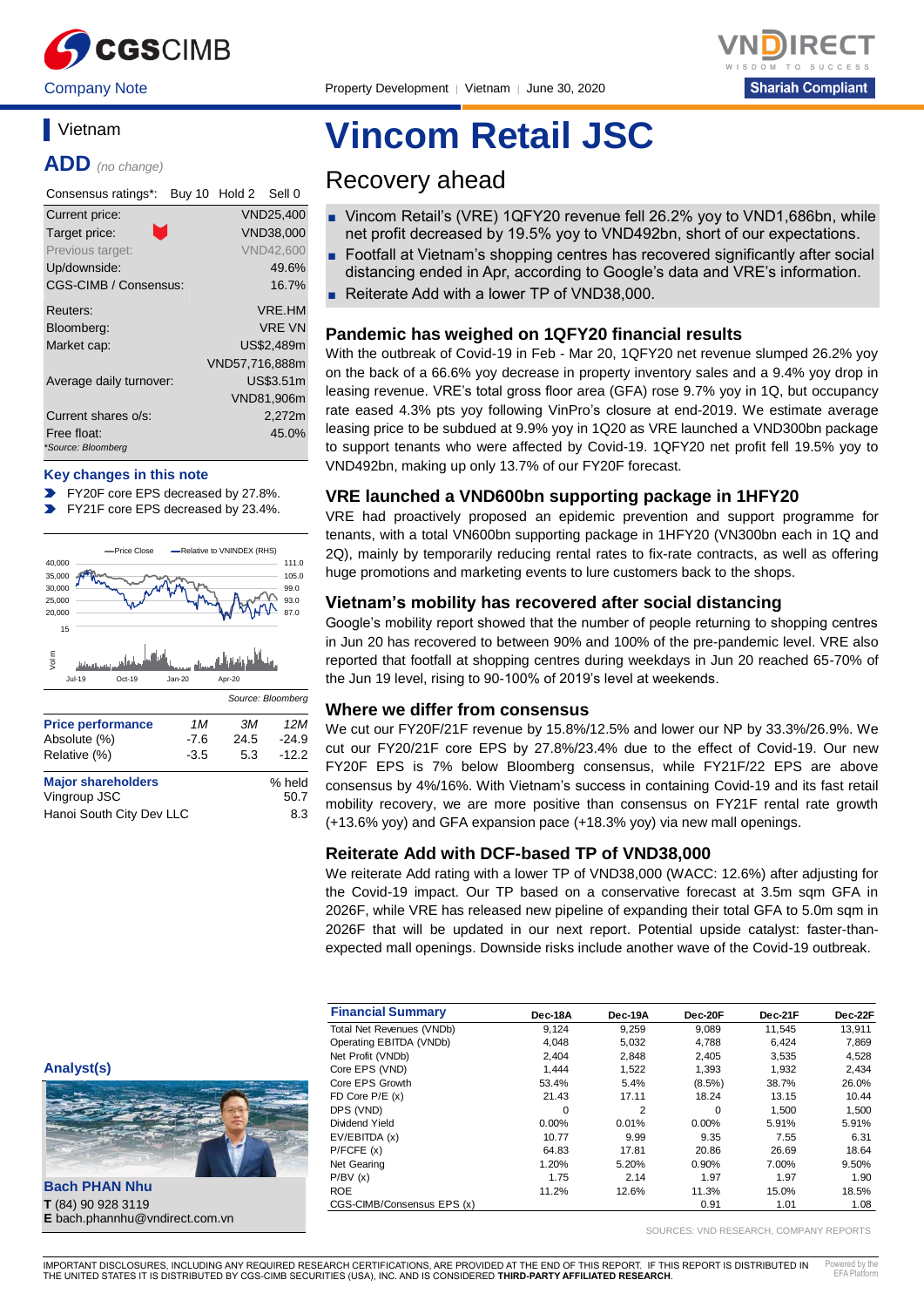



# Recovery ahead

# **Pandemic has weighed on 1QFY20 financial results**

VRE's 1QFY20 net revenue dropped 26.2% yoy, mostly due to a 66.6% yoy decrease in property inventory sales, while leasing revenue fell 9.4% yoy mostly due to the supporting packages of VND300bn for tenants impacted by Covid-19. VRE's total gross floor area (GFA) rose 9.7% yoy in 1QFY20, but occupancy rate eased 4.3% pts yoy following VinPro's closure at end-2019. VRE's net profit dropped 19.5% yoy to VND492bn, making up only 13.7% of our FY20F net profit forecast.

VRE's end-1Q20 retail GFA area stood at 1.6m sqm, unchanged from end-2019 as no new retail malls were launched in the first quarter. The occupancy ratio decreased to 84.9% in 1Q20, from 89.2% in 1Q19, mainly due to the impact of VinPro's closure at end-2019.

| Figure 1: 1Q20's results comparison |       |       |                           |                           |                                                                                                                                                                                                                                                                                                                                                           |
|-------------------------------------|-------|-------|---------------------------|---------------------------|-----------------------------------------------------------------------------------------------------------------------------------------------------------------------------------------------------------------------------------------------------------------------------------------------------------------------------------------------------------|
|                                     |       |       |                           | <b>vs. FY20</b>           |                                                                                                                                                                                                                                                                                                                                                           |
| FYE (VNDbn)                         | 1Q19  | 1Q20  | % yoy                     | forecast                  | <b>Comments</b>                                                                                                                                                                                                                                                                                                                                           |
| Net revenue                         | 2,284 | 1,686 | $-26.2%$                  | 15.6%                     |                                                                                                                                                                                                                                                                                                                                                           |
| Leasing activities                  | 1,600 | 1,449 | $-9.4%$                   | 17.4%                     | Below our expectations                                                                                                                                                                                                                                                                                                                                    |
| Sales of inventory<br>properties    | 601   | 201   | $-66.6%$                  | 9.0%                      |                                                                                                                                                                                                                                                                                                                                                           |
| <b>Gross profit</b>                 | 972   | 759   | $-21.9%$                  | 14.1%                     | Blended gross margin expanded from 42.6% in 1Q19 to 45% in 1Q20<br>thanks to the change in products mix with a higher gross margin of<br>sales of inventory properties (67% in 1Q20 vs. 23% in 1Q19), while<br>gross margin of leasing activities dropped from 54.4% in 1Q19 to<br>46.1% in 1Q20 due to the supporting package of VND300bn for<br>tenants |
| Gross profit margin                 | 42.6% | 45.0% | $+2.4\%$ pts $+1.3\%$ pts |                           |                                                                                                                                                                                                                                                                                                                                                           |
| Selling expenses                    | 92    | 61    | 27.1%                     | 14.9%                     |                                                                                                                                                                                                                                                                                                                                                           |
| as % of revenue:                    | 8.5%  | 8.7%  | $+0.2\%$ pts $+4.9\%$ pts |                           |                                                                                                                                                                                                                                                                                                                                                           |
| G&A expenses                        | 116   | 90    | 22.3%                     | 15.6%                     |                                                                                                                                                                                                                                                                                                                                                           |
| as % of revenue:                    | 3.0%  | 2.9%  |                           | $-0.1\%$ pts $-2.4\%$ pts |                                                                                                                                                                                                                                                                                                                                                           |
| Net profit                          | 611   | 492   | $-19.5%$                  |                           | 13.7% Below our expectations                                                                                                                                                                                                                                                                                                                              |
| Net margin                          | 26.8% | 29.2% | $+2.4\%$ pts $+2.7\%$ pts |                           |                                                                                                                                                                                                                                                                                                                                                           |
|                                     |       |       |                           |                           | SOURCES: VND RESEARCH, COMPANY REPORTS                                                                                                                                                                                                                                                                                                                    |

# **VRE launched supporting packages of VND600bn to aid tenants in 1HFY20**

Due to Covid-19 outbreaks in Vietnam, the traffic to VRE's retail malls drop 30% yoy/54% yoy in Feb/Mar 2020. VRE proactively proposed an epidemic prevention and support programme for tenants by making available a supporting package worth VN600bn in 1HFY20 (VN300bn each in 1Q and 2Q) for tenants, mainly by temporarily reducing rental rates to fix-rate contracts and offering huge promotions to lure customers back to shops after the pandemic was essentially contained in Vietnam.

# **Vietnam's mobility recovered after social distancing**

Google's mobility report showed that the number of people returning to shopping centres in Jun 20 has recovered to between 90% and 100% of the pre-Covid-19 levels, which is Google's mobility baseline (which used data from 3 Jan to 6 Feb 2020). Specifically, on 12 Jun, the nationwide ratio of people visiting shopping centres decreased 8% from the baseline, following a sharp fall of 70% in Apr compared to the baseline. Also on 12 Jun, the mobility ratio in Hanoi and Ho Chi Minh City, the country's economic centres, were below the nationwide ratio, falling 14% and 12% from the baseline, respectively, as the two cities had a larger number of infected cases compared with the nationwide average.

VRE reported that the footfall at retail malls during the weekdays of Jun 2020 reached 65-70% of the Jun 2019 level, rising to 90-100% of last year's level at the weekends. A few retail malls on some days even recorded numbers that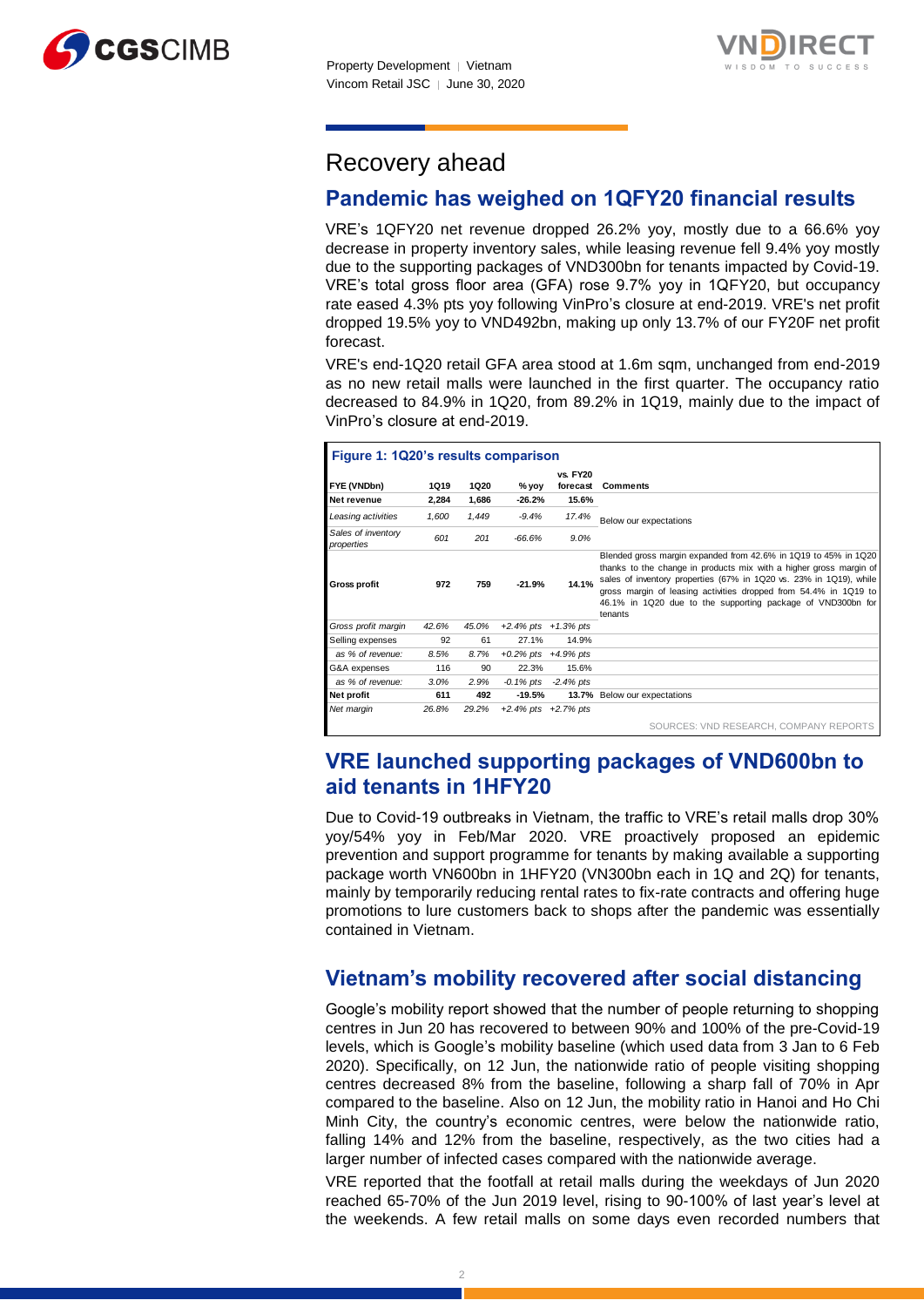

were 200% of those a year earlier, thanks to the launch of the 2020 Summer Festival, with its attractive programmes and events.



# **FY20-21F earnings revision**

We revise down our FY20F/21F revenue projections by 15.8%/12.5% to reflect 1) VRE's suspension of the opening of new Vincom+ and Vincom Plazas, while it only plans to open three new Vincom Megamalls in FY20F, 2) the supporting packages offered by VRE of VND600bn to aid tenants in 1H20, 3) lower FY20F contract rental rate growth assumption (decreasing to 3% from 9% in our previous forecast) due to the Covid-19 impact, and 4) lower occupancy ratio after VinPro's closure and VRE taking time to refill the area in FY20F. Thus, we lower our FY20F/21F NP by 33.3%/26.9% and FY20F/21F core EPS by 27.8%/23.4%.

|                                   |        |         |              |        |               | 27.8%/23.4%.       |            | IOWEI OUI FIZUF/ZIF INF DV 33.3%/Z0.9% aNU FIZUF/ZIF COIE EPS DV                                                                                                                                                        |
|-----------------------------------|--------|---------|--------------|--------|---------------|--------------------|------------|-------------------------------------------------------------------------------------------------------------------------------------------------------------------------------------------------------------------------|
| <b>Figure 3: Forecast changes</b> |        |         |              |        |               |                    |            |                                                                                                                                                                                                                         |
|                                   |        | 2020F   |              |        | 2021F         |                    | 2022F      | <b>Comments</b>                                                                                                                                                                                                         |
|                                   | Old    | New     | $\% \Delta$  | Old    | <b>New</b>    | $% \Delta$         |            |                                                                                                                                                                                                                         |
| Net revenue                       | 10,791 | 9,089   | $-15.8%$     |        | 13,191 11,545 | -12.5%             |            | 13,911 We revise down our forecast for FY20-21F revenue mainly due to 1) only 3 mega malls will be launched in<br>2020F and 2) lower average leasing price and occupancy ratio than previous forecast due to the COVID- |
| Leasing                           | 8,335  | 6,633   | $-20.4%$     | 10,501 | 8,855         | $-15.7%$           | 10,964 19. |                                                                                                                                                                                                                         |
| Sales of property                 | 2,230  | 2,230   | 0.0%         |        | 2,453 2,453   | 0.0%               | 2,698      |                                                                                                                                                                                                                         |
| Net revenue growth                | 16.5%  | $-1.8%$ |              |        | 22.2% 27.0%   |                    | 20.5%      |                                                                                                                                                                                                                         |
| <b>Gross profit</b>               | 5,396  | 3,970   | $-26.4%$     |        | 7,042 5,526   | $-21.5%$           |            | 6,944 We adjust downward our forecast for FY20-21F gross profit margin due to COVID-19 tenant support                                                                                                                   |
| Gross profit margin               | 50.0%  | 43.7%   | $-6.3%$ pts  |        | 53.4% 47.9%   | $-5.5\%$ pts       | 49.9%      | packages in 1H20                                                                                                                                                                                                        |
| Selling expenses                  | 409    | 398     | $-2.7%$      | 472    | 438           | $-7.2%$            | 502        |                                                                                                                                                                                                                         |
| as % of revenue:                  | 3.8%   | 4.4%    | $+0.6\%$ pts | 3.6%   |               | $3.8\% +0.2\%$ pts | 3.6%       |                                                                                                                                                                                                                         |
| G&A expenses                      | 577    | 564     | $-2.3%$      | 662    | 643           | $-2.9%$            | 767        |                                                                                                                                                                                                                         |
| as % of revenue:                  | 5.3%   | 6.2%    | $+0.9%$ pts  | 5.0%   |               | 5.6% +0.6% pts     | 5.5%       |                                                                                                                                                                                                                         |
| <b>Operating profit</b>           | 4,410  | 3,008   | $-31.8%$     | 5,908  | 4,445         | $-24.8%$           | 5.675      |                                                                                                                                                                                                                         |
| <b>EBT</b>                        | 4,560  | 3,044   | $-33.2%$     | 6,119  | 4,476         | $-26.9%$           | 5,733      |                                                                                                                                                                                                                         |
| Net profit                        | 3,602  | 2,405   | $-33.2%$     | 4,833  | 3,536         | $-26.8%$           | 4,529      |                                                                                                                                                                                                                         |
| Net margin                        | 33.4%  | 26.5%   | $-6.9%$ pts  |        | 36.6% 30.6%   | $-6.0\%$ pts       | 32.6%      |                                                                                                                                                                                                                         |
| Core EPS                          | 1,928  | 1,393   | $-27.8%$     | 2,521  | 1,932         | $-23.4%$           | 2,434      |                                                                                                                                                                                                                         |
|                                   |        |         |              |        |               |                    |            | SOURCES: VNDIRECT RESEARCH, COMPANY REPORTS                                                                                                                                                                             |

# **Valuation: Reiterate Add with a TP of VND38,000**

We reiterate our Add rating with a lower target price (TP) of VND38,000, as we lower our FY20F/21F net revenue projections by 15.8%/12.5% from our previous forecasts. The FY20F/21F net profit forecasts have also been cut by 33.3%/ 26.9% and FY20F/21F core EPS by 27.8%/23.4%, after adjusting for the Covid-19 impact on VRE's business.

Our TP based on an conservative forecast at 3.5m sqm GFA until 2026F, while VRE has released new pipeline planned to expand their total GFA to 5.0m sqm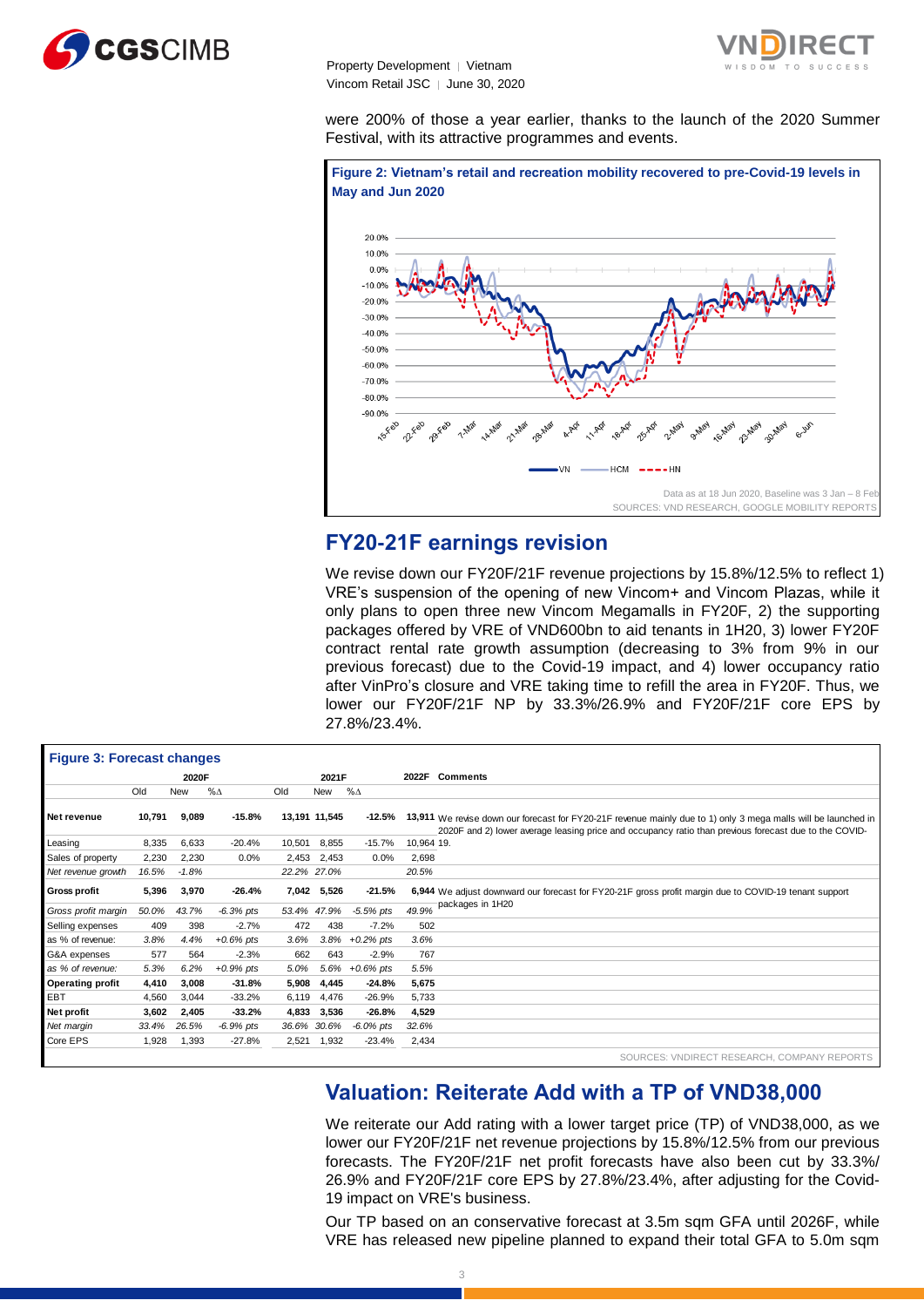



in 2026F, anchored around marque mega mall projects. As new pipeline of VRE, they will operate more than 158 malls in 2026F (CAGR 2020-26F at 12%), with the GFA is 3.13x compared with Mar-20 GFA (equal to CAGR 2020-26F at 19%) and cover nationwide in 63 provinces. Due to the COVID-19 effect and economic regression may delay their expansion, we are still on the conservative forecast at total GFA of VRE until 2026F at 3.5m sqm and will reflect their new pipeline in our next report.



At the current price (29 Jun 2020, CP VND25,400), VRE still offers a 49.6% upside compared to our TP. We believe that VRE deserves to trade at a premium over its peers, with a P/E of 20.9x and P/BV of 2.2x, above the peer average P/E of 16.6x and P/BV of 2.2x, thanks to Vietnam's success in containing the Covid-19 pandemic and its fast recovery after the social distancing period. Potential upside catalysts include: VRE opening malls more quickly than we expect. Downside risks include another wave of Covid-19 outbreak.

| <b>Figure 6: Discounted Cash Flow (DCF Valuation)</b> |         |                            | <b>Figure 7: Assumptions</b> |                                             |  |  |  |  |
|-------------------------------------------------------|---------|----------------------------|------------------------------|---------------------------------------------|--|--|--|--|
| <b>DCF Method</b>                                     | Amount  | Unit                       |                              |                                             |  |  |  |  |
| PV of Free Cash Flows                                 | 32.616  | <b>VNDbn</b>               |                              |                                             |  |  |  |  |
| PV of Terminal Value (4.0% growth)                    | 54,306  | <b>VNDbn</b>               | <b>Cost of Capital</b>       |                                             |  |  |  |  |
| <b>Enterprise value</b>                               | 86,922  | <b>VNDbn</b>               | Beta                         | 1.00                                        |  |  |  |  |
| Cash and cash equivalents                             | 2.177   | <b>VNDbn</b>               | Market Risk Premium          | 10.1%                                       |  |  |  |  |
| Total debts                                           | (2,785) | <b>VNDbn</b>               | Cost of Equity               | 14.1%                                       |  |  |  |  |
| <b>Equity Value</b>                                   | 86,314  | <b>VNDbn</b>               | Cost of Debt                 | 5.0%                                        |  |  |  |  |
| Shares                                                | 2.272   | million                    | <b>WACC</b>                  | 12.6%                                       |  |  |  |  |
| Price per share                                       | 38,000  | <b>VND/share</b>           |                              |                                             |  |  |  |  |
|                                                       |         | SOURCES: VNDIRECT RESEARCH |                              | SOURCES: VNDIRECT RESEARCH, COMPANY REPORTS |  |  |  |  |

| <b>Figure 8: Discounted Cash Flows</b> |          |          |          |          |          |          |          |          |          |                            |          |
|----------------------------------------|----------|----------|----------|----------|----------|----------|----------|----------|----------|----------------------------|----------|
| (VNDbn)                                | 2020F    | 2021F    | 2022F    | 2023F    | 2024F    | 2025F    | 2026F    | 2027F    | 2028F    | 2029F                      | 2030F    |
| <b>EBIT</b>                            | 3,008    | 4.445    | 5,675    | 6,995    | 8,498    | 9,727    | 11,959   | 13.702   | 15,313   | 16,664                     | 17,936   |
| Tax                                    | $-639$   | $-940$   | $-1,204$ | $-1,499$ | $-1,846$ | $-2,137$ | $-2,641$ | $-3,041$ | $-3,412$ | $-3,733$                   | $-4,100$ |
| <b>Depreciation</b>                    | 1.772    | 1.970    | 2.183    | 2,406    | 2,649    | 2,908    | 3,164    | 3.444    | 3,738    | 4,054                      | 4,076    |
| <b>Capex</b>                           | $-3.257$ | $-4.015$ | $-4,285$ | $-4,691$ | $-4,754$ | $-5,009$ | $-5,097$ | $-5,689$ | $-5,861$ | $-6,683$                   | $-7,273$ |
| Change in work capital                 | 1,215    | 707      | 524      | 619      | 1,310    | 904      | 659      | 1.021    | 974      | 1.347                      | 1,388    |
| <b>Free Cash Flows</b>                 | 2,107    | 2,176    | 2,904    | 3,840    | 5,868    | 6,813    | 8,059    | 9,455    | 10.772   | 11.671                     | 12,051   |
|                                        |          |          |          |          |          |          |          |          |          | SOURCES: VNDIRECT RESEARCH |          |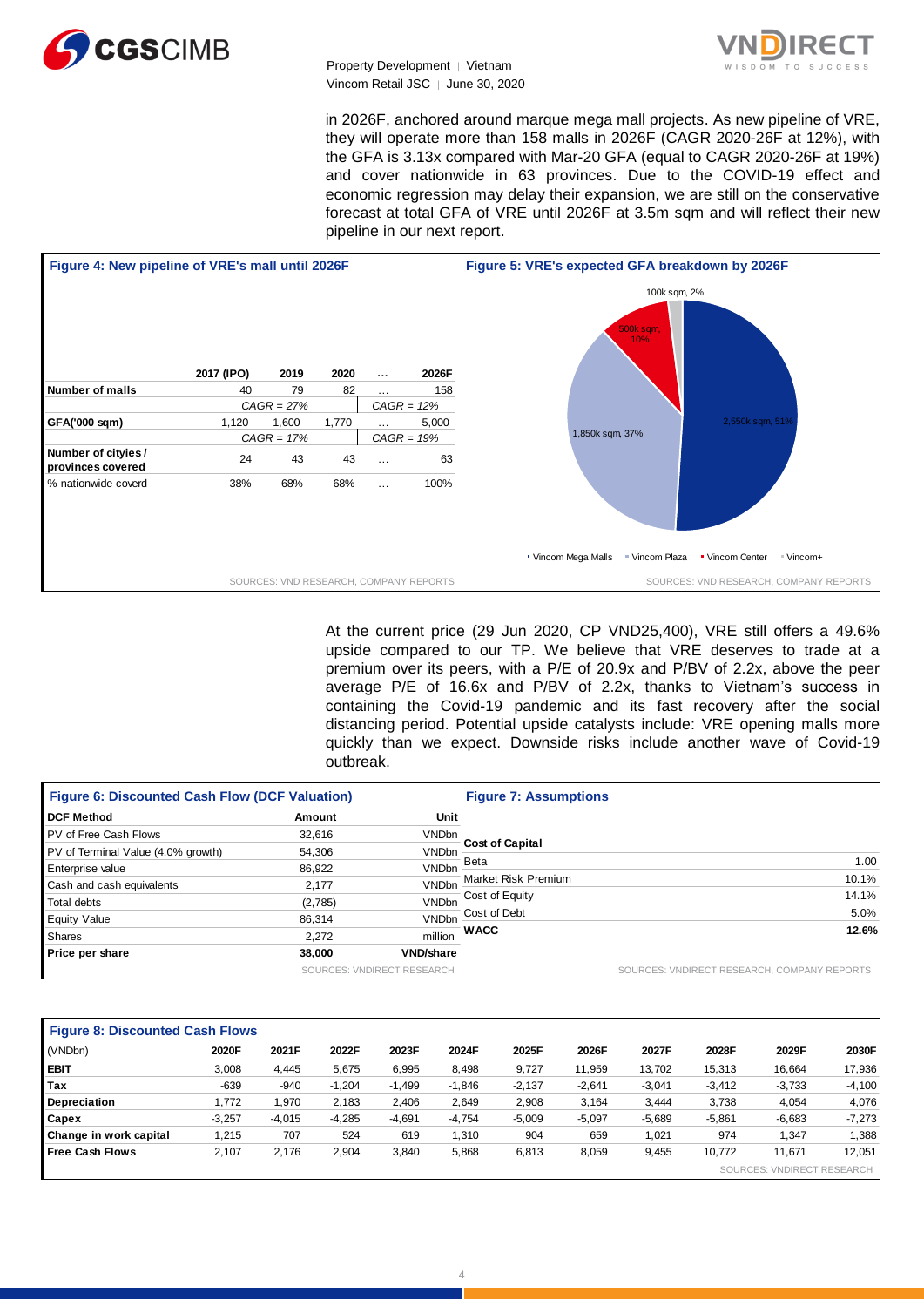



|                                     |                  |            | Share<br>Price | Target<br>Price | <b>Market</b>    |      | P/E(x)          |      | 3-year<br><b>EPS</b> |     | P/BV(x) |       |            | <b>ROE (%)</b> |       |      | <b>ROA</b> (%) |              |
|-------------------------------------|------------------|------------|----------------|-----------------|------------------|------|-----------------|------|----------------------|-----|---------|-------|------------|----------------|-------|------|----------------|--------------|
|                                     | Bloomberg        |            | (local         |                 | (local Cap (US\$ |      |                 |      | CAGR                 |     |         |       |            |                |       |      |                |              |
| Company                             | Ticker           | Recom.     | curr)          | curr)           | m)               |      | TTM FY20F FY21F |      | (%)                  | TTM | FY20F   | FY21F | <b>TTM</b> | FY20F          | FY21F | TTM  | FY20F          | <b>FY21F</b> |
| Retail real estate companies        |                  |            |                |                 |                  |      |                 |      |                      |     |         |       |            |                |       |      |                |              |
| Vincom Retail JSC                   | <b>VRE VN</b>    | <b>ADD</b> | 25.400         | 38,000          | 2.489            | 20.9 | 22.1            | 16.6 | 5.6%                 | 2.2 | 2.0     | 1.9   | 10.3%      | 9.4%           | 11.9% | 7.7% | 7.2%           | 8.4%         |
| SM Prime Holdings Inc               | CPN TB           | na         | 31.90          | na              | 18,502           | 24.4 | 33.5            | 24.2 | 16.9%                | 3.1 | 2.8     | 2.6   | 12.8%      | 8.6%           | 11.2% | 5.6% | 4.1%           | 5.4%         |
| Central Pattana PCL                 | CAPL SP          | <b>ADD</b> | 49.00          | 63.25           | 7,090            | 16.4 | 31.7            | 20.1 | 11.4%                | 3.3 | 3.0     | 2.7   | 19.9%      | 9.7%           | 13.6% | 7.1% | 4.0%           | 5.6%         |
| Pakuwon Jati Tbk PT                 | <b>ROBINS TB</b> | <b>ADD</b> | 426.0          | 700.0           | 1.429            | 9.9  | 10.0            | 9.0  | 18.3%                | 1.5 | 1.2     |       | 15.2%      | 11.5%          | 12.2% | 7.9% | 7.9%           | 8.2%         |
| Platinum Group PCL                  | SF TB            | na         | 3.08           | na              | 279              | 15.8 | na              | na   | 1.6%                 | 0.9 | na      | na    | 5.9%       | na             | na    | 4.3% | na             | na           |
| Average - Retail real estate peeres |                  |            |                |                 | 6,825            | 16.6 | 25.1            | 17.8 | 12.0%                | 2.2 | 2.3     | 2.1   | 13.8%      | 11.5%          | 13.3% | 6.9% | 6.7%           | 7.4%         |

5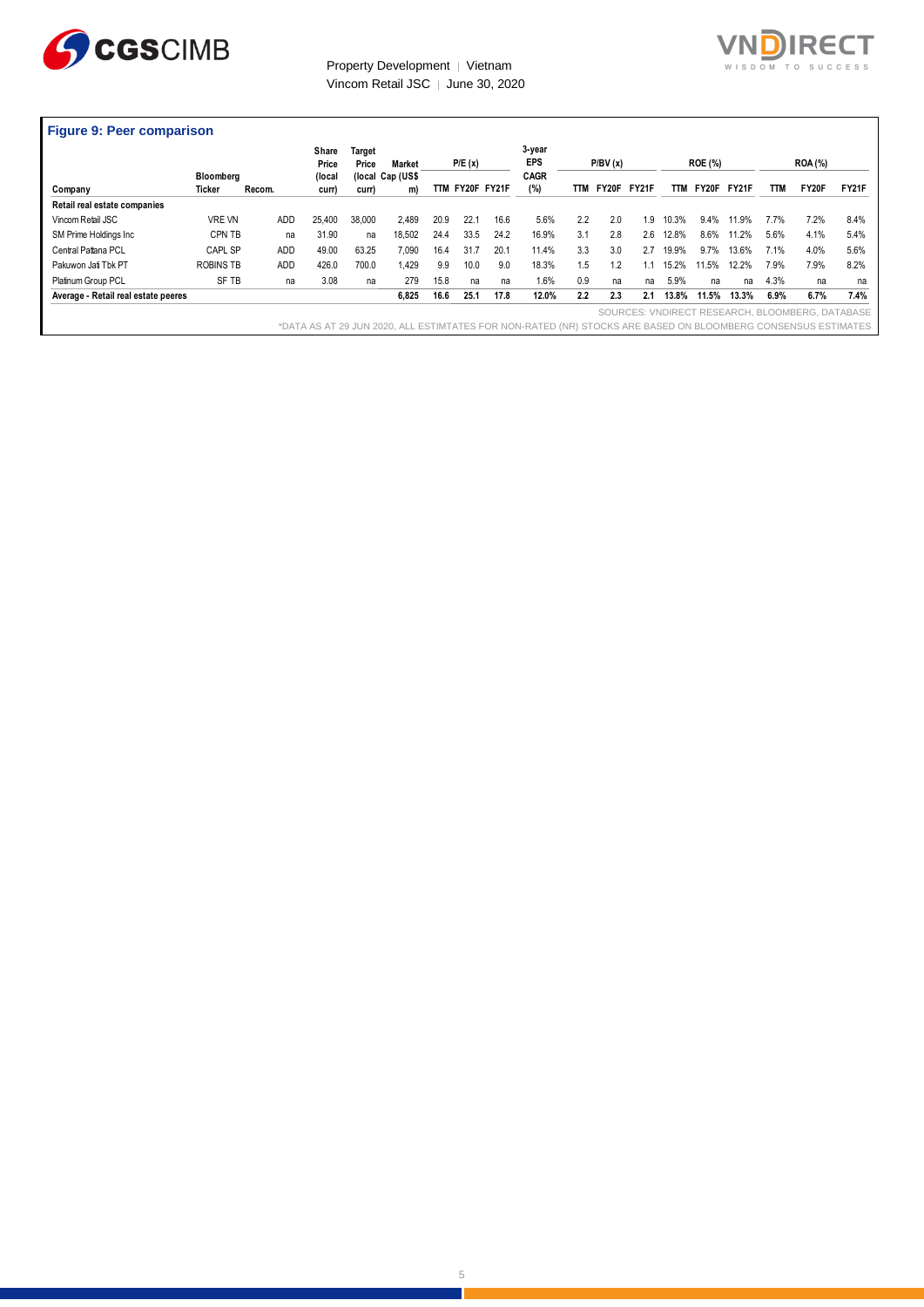



# **BY THE NUMBERS**



## **Profit & Loss**

| (VNDb)                                    | <b>Dec-18A</b> | Dec-19A  | $Dec-20F$ | Dec-21F  | Dec-22F  |
|-------------------------------------------|----------------|----------|-----------|----------|----------|
| <b>Total Net Revenues</b>                 | 9,124          | 9,259    | 9.089     | 11,545   | 13,911   |
| <b>Gross Profit</b>                       | 3.641          | 4.405    | 3,970     | 5.526    | 6,944    |
| <b>Operating EBITDA</b>                   | 4.048          | 5.032    | 4,788     | 6.424    | 7,869    |
| Depreciation And Amortisation             | (1, 157)       | (1, 447) | (1,780)   | (1,979)  | (2, 194) |
| <b>Operating EBIT</b>                     | 2,891          | 3,585    | 3,008     | 4,445    | 5,675    |
| Financial Income/(Expense)                | 102            | (37)     | 6         | (7)      | 12       |
| Pretax Income/(Loss) from Assoc.          | $\Omega$       | $\Omega$ | $\Omega$  | O        | $\Omega$ |
| Non-Operating Income/(Expense)            | 60             | 30       | 30        | 38       | 46       |
| Profit Before Tax (pre-El)                | 3.876          | 4,398    | 4.006     | 5,557    | 7.002    |
| <b>Exceptional Items</b>                  |                |          |           |          |          |
| <b>Pre-tax Profit</b>                     | 3,053          | 3,578    | 3,044     | 4.476    | 5,733    |
| <b>Taxation</b>                           | (640)          | (729)    | (639)     | (940)    | (1,204)  |
| Exceptional Income - post-tax             |                |          |           |          |          |
| <b>Profit After Tax</b>                   | 2,413          | 2,849    | 2,405     | 3,536    | 4,529    |
| Minority Interests                        | (9)            | (0)      | (0)       | (1)      | (1)      |
| Pref. & Special Div                       | $\Omega$       | $\Omega$ | 0         | $\Omega$ | $\Omega$ |
| FX Gain/(Loss) - post tax                 |                |          |           |          |          |
| Other Adjustments - post-tax              |                |          |           |          |          |
| <b>Net Profit</b>                         | 2,404          | 2,848    | 2,405     | 3,535    | 4,528    |
| <b>Recurring Net Profit</b>               | 3,055          | 3,501    | 3,164     | 4,389    | 5,530    |
| <b>Fully Diluted Recurring Net Profit</b> | 3,055          | 3,501    | 3,164     | 4,389    | 5,530    |

#### **Cash Flow**

| (VNDb)                             | Dec-18A  | Dec-19A  | Dec-20F     | Dec-21F  | Dec-22F  |
|------------------------------------|----------|----------|-------------|----------|----------|
| <b>EBITDA</b>                      | 4.048    | 5,032    | 4,788       | 6,424    | 7,869    |
| Cash Flow from Invt. & Assoc.      | $\Omega$ | $\Omega$ | $\Omega$    | $\Omega$ | 0        |
| Change In Working Capital          | 294      | (588)    | 1,215       | 707      | 524      |
| <b>Straight Line Adjustment</b>    |          |          |             |          |          |
| (Incr)/Decr in Total Provisions    |          |          |             |          |          |
| Other Non-Cash (Income)/Expense    | 60       | 30       | 30          | 38       | 46       |
| <b>Other Operating Cashflow</b>    | 151      | 58       | (109)       | (199)    | 88       |
| Net Interest (Paid)/Received       | (417)    | (303)    | (254)       | (338)    | (386)    |
| Tax Paid                           | (561)    | (663)    | (639)       | (940)    | (1, 204) |
| <b>Cashflow From Operations</b>    | 3,574    | 3,567    | 5,032       | 5,693    | 6,937    |
| Capex                              | (2,578)  | (3,942)  | (3,257)     | (4,015)  | (4, 285) |
| Disposals Of FAs/subsidiaries      | 585      | 1,611    | 14          | 16       | 18       |
| Disposals of Investment Properties |          |          |             |          |          |
| Acq. Of Subsidiaries/investments   | (2)      | $\Omega$ | $\mathbf 0$ | $\Omega$ | $\Omega$ |
| Other Investing Cashflow           | 2,631    | 2,127    | (732)       | (249)    | (250)    |
| <b>Cash Flow From Investing</b>    | 636      | (205)    | (3,975)     | (4, 248) | (4, 517) |
| Debt Raised/(repaid)               | (3,200)  | $\Omega$ | 1,710       | 718      | 677      |
| Proceeds From Issue Of Shares      | 0        | $\Omega$ | 0           | $\Omega$ | $\Omega$ |
| Shares Repurchased                 | 0        | (1, 954) | $\Omega$    | $\Omega$ | $\Omega$ |
| Dividends Paid                     | $\Omega$ | (2, 451) | 0           | (3, 493) | (3, 493) |
| <b>Preferred Dividends</b>         |          |          |             |          |          |
| <b>Other Financing Cashflow</b>    | $\Omega$ | $\Omega$ | 73          | 248      | 262      |
| <b>Cash Flow From Financing</b>    | (3,200)  | (4, 405) | 1,783       | (2,527)  | (2, 554) |

SOURCES: VND RESEARCH, COMPANY REPORTS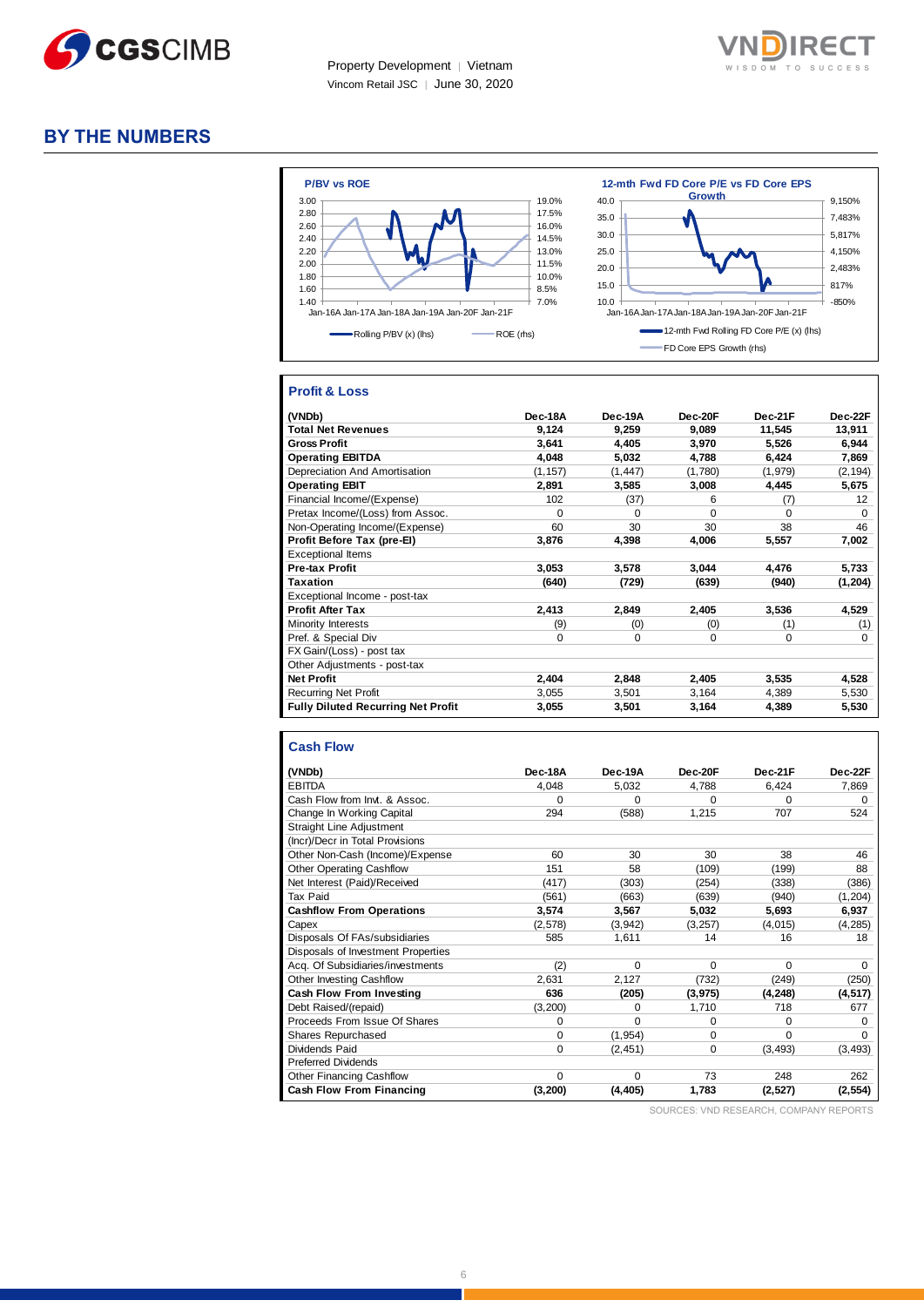



# **BY THE NUMBERS… cont'd**

| <b>Balance Sheet</b>                       |         |          |          |          |          |
|--------------------------------------------|---------|----------|----------|----------|----------|
| (VNDb)                                     | Dec-18A | Dec-19A  | Dec-20F  | Dec-21F  | Dec-22F  |
| <b>Total Cash And Equivalents</b>          | 2.431   | 1.388    | 4.228    | 3.146    | 3.012    |
| Properties Under Development               |         |          |          |          |          |
| <b>Total Debtors</b>                       | 1.048   | 724      | 562      | 612      | 735      |
| Inventories                                | 902     | 986      | 1.084    | 1.192    | 1,311    |
| <b>Total Other Current Assets</b>          | 2.742   | 1.270    | 1.451    | 1.843    | 2.220    |
| <b>Total Current Assets</b>                | 7.123   | 4.368    | 7.324    | 6.793    | 7,278    |
| <b>Fixed Assets</b>                        | 282     | 450      | 418      | 394      | 380      |
| <b>Total Investments</b>                   | 28.261  | 28.764   | 30.257   | 32,497   | 34.775   |
| <b>Intangible Assets</b>                   | 505     | 430      | 430      | 428      | 432      |
| <b>Total Other Non-Current Assets</b>      | 2.512   | 1.810    | 2.805    | 3,167    | 3.596    |
| <b>Total Non-current Assets</b>            | 31.561  | 31.454   | 33.911   | 36.486   | 39,184   |
| Short-term Debt                            | 18      | 19       | 91       | 115      | 139      |
| Current Portion of Long-Term Debt          |         |          |          |          |          |
| <b>Total Creditors</b>                     | 6.218   | 4.721    | 5.943    | 6.974    | 8.177    |
| Other Current Liabilities                  | 24      | 27       | 29       | 33       | 38       |
| <b>Total Current Liabilities</b>           | 6,260   | 4.768    | 6.063    | 7,123    | 8,355    |
| <b>Total Long-term Debt</b>                | 2.762   | 2,765    | 4.404    | 5,097    | 5,751    |
| Hybrid Debt - Debt Component               |         |          |          |          |          |
| <b>Total Other Non-Current Liabilities</b> | 1.152   | 1.340    | 1.413    | 1.661    | 1,923    |
| <b>Total Non-current Liabilities</b>       | 3.915   | 4.105    | 5,817    | 6.758    | 7,674    |
| <b>Total Provisions</b>                    | 0       | $\Omega$ | $\Omega$ | $\Omega$ | $\Omega$ |
| <b>Total Liabilities</b>                   | 10,174  | 8.872    | 11,879   | 13,881   | 16,029   |
| <b>Shareholders' Equity</b>                | 28.468  | 26.916   | 29,321   | 29.363   | 30,397   |
| <b>Minority Interests</b>                  | 42      | 34       | 34       | 35       | 36       |
| <b>Total Equity</b>                        | 28,509  | 26,950   | 29.355   | 29,398   | 30.433   |

## **Key Ratios**

|                                  | Dec-18A   | Dec-19A | Dec-20F   | Dec-21F | Dec-22F  |
|----------------------------------|-----------|---------|-----------|---------|----------|
| Revenue Growth                   | 65.3%     | 1.5%    | $(1.8\%)$ | 27.0%   | 20.5%    |
| Operating EBITDA Growth          | 28.4%     | 22.0%   | $(1.7\%)$ | 30.5%   | 21.8%    |
| Operating EBITDA Margin          | 52.6%     | 63.2%   | 63.3%     | 65.0%   | 65.7%    |
| Net Cash Per Share (VND)         | (178)     | (615)   | (117)     | (909)   | (1, 267) |
| BVPS (VND)                       | 14.535    | 11.845  | 12.903    | 12.922  | 13.377   |
| <b>Gross Interest Cover</b>      | 8.90      | 14.60   | 15.70     | 16.40   | 18.00    |
| <b>Effective Tax Rate</b>        | 21.0%     | 20.4%   | 21.0%     | 21.0%   | 21.0%    |
| Net Dividend Payout Ratio        | <b>NA</b> | 66.8%   | NA        | 75.7%   | 60.3%    |
| <b>Accounts Receivables Days</b> | 20.30     | 17.30   | 17.30     | 15.30   | 15.70    |
| <b>Inventory Days</b>            | 90.50     | 71.00   | 74.00     | 69.00   | 65.60    |
| <b>Accounts Payables Days</b>    | 149.4     | 206.0   | 183.3     | 202.6   | 204.1    |
| ROIC (%)                         | 32%       | 202%    | 344%      | 569%    | 884%     |
| ROCE (%)                         | 13.4%     | 15.3%   | 13.3%     | 17.1%   | 20.7%    |
| Return On Average Assets         | 8.2%      | 9.9%    | 8.7%      | 10.9%   | 12.9%    |

# **Key Drivers**

|                                      | Dec-18A | Dec-19A | Dec-20F | Dec-21F | Dec-22F |
|--------------------------------------|---------|---------|---------|---------|---------|
| Unbooked Presales (m) (VND)          | N/A     | N/A     | N/A     | N/A     | N/A     |
| Unbooked Presales (area: m sm)       | N/A     | N/A     | N/A     | N/A     | N/A     |
| Unbooked Presales (units)            | N/A     | N/A     | N/A     | N/A     | N/A     |
| Unsold attrib. landbank (area: m sm) | N/A     | N/A     | N/A     | N/A     | N/A     |
| Gross Margins (%)                    | 39.9%   | 47.6%   | 43.7%   | 47.9%   | 49.9%   |
| Contracted Sales ASP (per Sm) (VND)  | N/A     | N/A     | N/A     | N/A     | N/A     |
| Residential EBIT Margin (%)          | N/A     | N/A     | N/A     | N/A     | N/A     |
| Investment rev / total rev (%)       | N/A     | N/A     | N/A     | N/A     | N/A     |
| Residential rev / total rev (%)      | N/A     | N/A     | N/A     | N/A     | N/A     |
| Invt. properties rental margin (%)   | N/A     | N/A     | N/A     | N/A     | N/A     |
| SG&A / Sales Ratio (%)               | N/A     | N/A     | N/A     | N/A     | N/A     |

SOURCES: VND RESEARCH, COMPANY REPORTS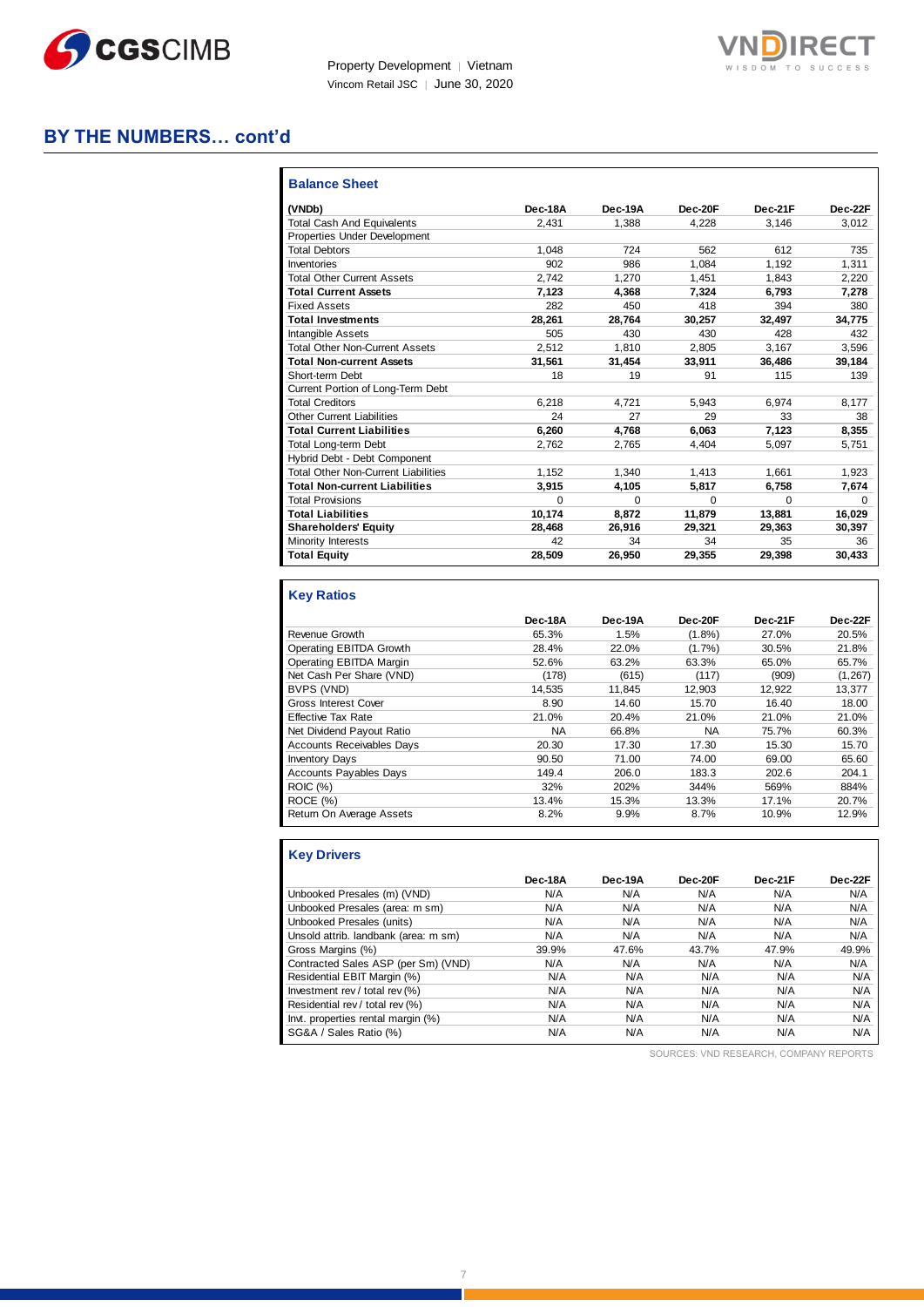



### **DISCLAIMER**

The content of this report (including the views and opinions expressed therein, and the information comprised therein) has been prepared by and belongs to VNDIRECT Securities Corporation, and is distributed by CGS-CIMB pursuant to an arrangement between VNDIRECT Securities Corporation and CGS-CIMB. VNDIRECT Securities Corporation is not an affiliate of CGS-CIMB.

This report is not directed to, or intended for distribution to or use by, any person or entity who is a citizen or resident of or located in any locality, state, country or other jurisdiction where such distribution, publication, availability or use would be contrary to law or regulation.

By accepting this report, the recipient hereof represents and warrants that he is entitled to receive such report in accordance with the restrictions set forth below and agrees to be bound by the limitations contained herein (including the "Restrictions on Distributions" set out below). Any failure to comply with these limitations may constitute a violation of law. This publication is being supplied to you strictly on the basis that it will remain confidential. No part of this report may be (i) copied, photocopied, duplicated, stored or reproduced in any form by any means or (ii) redistributed or passed on, directly or indirectly, to any other person in whole or in part, for any purpose without the prior written consent of CGS-CIMB.

The information contained in this research report is prepared from data believed to be correct and reliable at the time of issue of this report.

VNDIRECT Securities Corporation may or may not issue regular reports on the subject matter of this report at any frequency and may cease to do so or change the periodicity of reports at any time. Neither VNDIRECT Securities Corporation nor CGS-CIMB is under any obligation to update this report in the event of a material change to the information contained in this report. Neither VNDIRECT Securities Corporation nor CGS-CIMB has any and will accept any, obligation to (i) check or ensure that the contents of this report remain current, reliable or relevant, (ii) ensure that the content of this report constitutes all the information a prospective investor may require, (iii) ensure the adequacy, accuracy, completeness, reliability or fairness of any views, opinions and information, and accordingly, VNDIRECT Securities Corporation, CGS-CIMB and their respective affiliates and related persons including China Galaxy International Financial Holdings Limited ("CGIFHL") and CIMB Group Sdn. Bhd. ("CIMBG") and their respective related corporations (and their respective directors, associates, connected persons and/or employees) shall not be liable in any manner whatsoever for any consequences (including but not limited to any direct, indirect or consequential losses, loss of profits and damages) of any reliance thereon or usage thereof. In particular, VNDIRECT Securities Corporation and CGS-CIMB disclaim all responsibility and liability for the views and opinions set out in this report.

Unless otherwise specified, this report is based upon reasonable sources. Such sources will, unless otherwise specified, for market data, be market data and prices available from the main stock exchange or market where the relevant security is listed, or, where appropriate, any other market. Information on the accounts and business of company(ies) will generally be based on published statements of the company(ies), information disseminated by regulatory information services, other publicly available information and information resulting from our research. Whilst every effort is made to ensure that statements of facts made in this report are accurate, all estimates, projections, forecasts, expressions of opinion and other subjective judgments contained in this report are based on assumptions considered to be reasonable as of the date of the document in which they are contained and must not be construed as a representation that the matters referred to therein will occur. Past performance is not a reliable indicator of future performance. The value of investments may go down as well as up and those investing may, depending on the investments in question, lose more than the initial investment. No report shall constitute an offer or an invitation by or on behalf of CGS-CIMB or VNDIRECT Securities Corporation, or their respective affiliates (including CGIFHL, CIMBG and their respective related corporations) to any person to buy or sell any investments.

CGS-CIMB and/or VNDIRECT Securities Corporation and/or their respective affiliates and related corporations (including CGIFHL, CIMBG and their respective related corporations), their respective directors, associates, connected parties and/or employees may own or have positions in securities of the company(ies) covered in this research report or any securities related thereto and may from time to time add to or dispose of, or may be materially interested in, any such securities. Further, CGS-CIMB and/or VNDIRECT Securities Corporation, and/or their respective affiliates and their respective related corporations (including CGIFHL, CIMBG and their respective related corporations) do and seek to do business with the company(ies) covered in this research report and may from time to time act as market maker or have assumed an underwriting commitment in securities of such company(ies), may sell them to or buy them from customers on a principal basis and may also perform or seek to perform significant investment banking, advisory, underwriting or placement services for or relating to such company(ies) as well as solicit such investment, advisory or other services from any entity mentioned in this report.

CGS-CIMBand/or VNDIRECT Securities Corporation and/or their respective affiliates (including CGIFHL, CIMBG and their respective related corporations) may enter into an agreement with the company(ies) covered in this report relating to the production of research reports. CGS-CIMB and/or VNDIRECT Securities Corporation may disclose the contents of this report to the company(ies) covered by it and may have amended the contents of this report following such disclosure.

The analyst responsible for the production of this report hereby certifies that the views expressed herein accurately and exclusively reflect his or her personal views and opinions about any and all of the issuers or securities analysed in this report and were prepared independently and autonomously. No part of the compensation of the analyst(s) was, is, or will be directly or indirectly related to the inclusion of specific recommendations(s) or view(s) in this report. The analyst(s) who prepared this research report is prohibited from receiving any compensation, incentive or bonus based on specific investment banking transactions or for providing a specific recommendation for, or view of, a particular company. Information barriers and other arrangements may be established where necessary to prevent conflicts of interests arising. However, the analyst(s) may receive compensation that is based on his/their coverage of company(ies) in the performance of his/their duties or the performance of his/their recommendations and the research personnel involved in the preparation of this report may also participate in the solicitation of the businesses as described above. In reviewing this research report, an investor should be aware that any or all of the foregoing, among other things, may give rise to real or potential conflicts of interest. Additional information is, subject to the duties of confidentiality, available on request.

The term "VNDIRECT Securities Corporation" shall, unless the context otherwise requires, mean VNDIRECT Securities Corporation and its affiliates, subsidiaries and related companies. The term "CGS-CIMB" shall denote, where appropriate, the relevant entity distributing or disseminating the report in the particular jurisdiction referenced below, or, in every other case except as otherwise stated herein, CGS-CIMB Securities International Pte. Ltd. and its affiliates, subsidiaries and related corporations.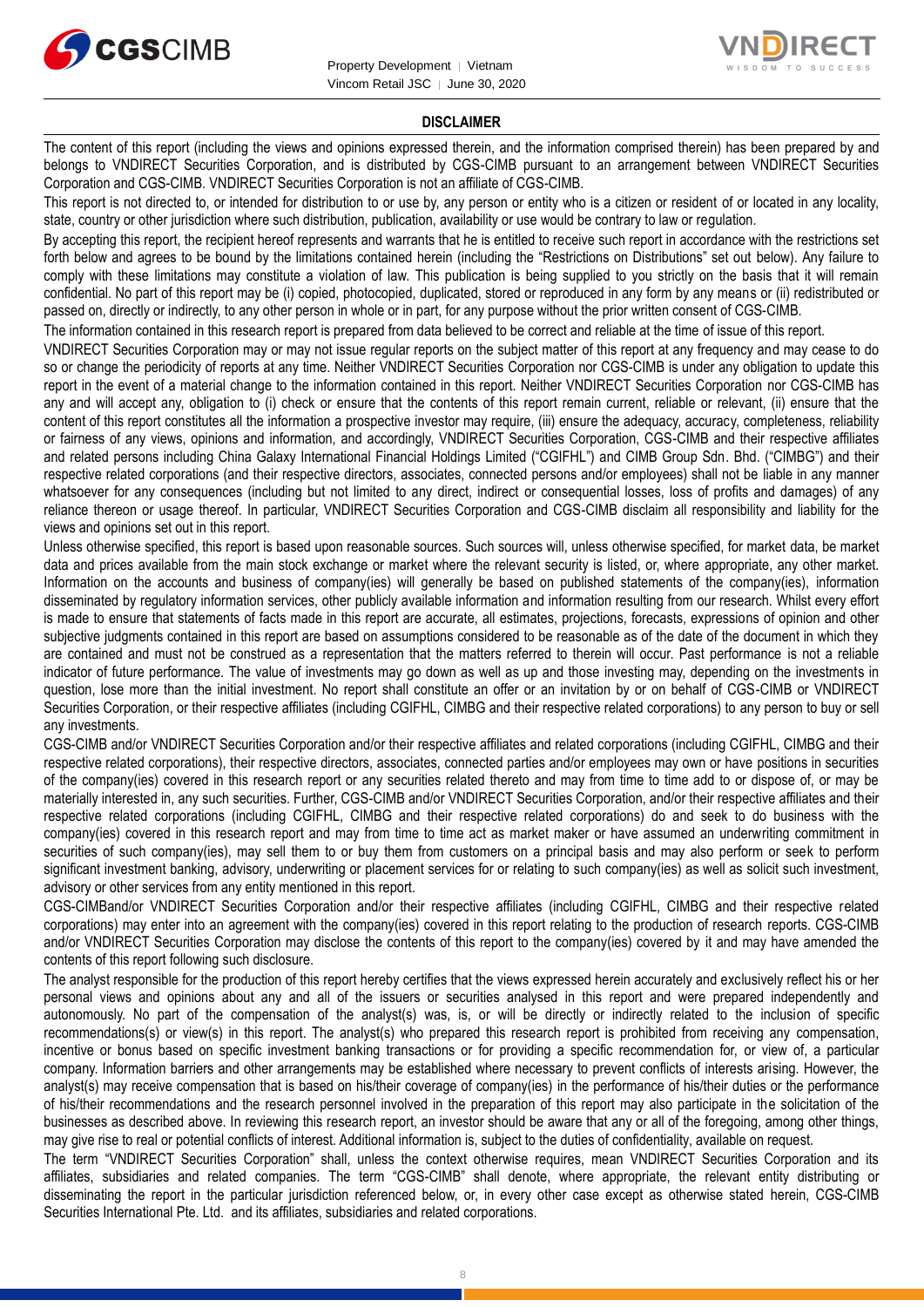



| Country     | <b>CGS-CIMB Entity</b>                                                            | <b>Regulated by</b>                                             |
|-------------|-----------------------------------------------------------------------------------|-----------------------------------------------------------------|
| Hong Kong   | CGS-CIMB Securities (Hong Kong) Limited                                           | Securities and Futures Commission Hong Kong                     |
| India       | CGS-CIMB Securities (India) Private Limited                                       | Securities and Exchange Board of India (SEBI)                   |
| Indonesia   | PT CGS-CIMB Sekuritas Indonesia                                                   | Financial Services Authority of Indonesia                       |
| Malaysia    | CGS-CIMB Securities Sdn. Bhd. (formerly known<br>as Jupiter Securities Sdn. Bhd.) | Securities Commission Malaysia                                  |
| Singapore   | CGS-CIMB Research Pte. Ltd.                                                       | Monetary Authority of Singapore                                 |
| South Korea | CGS-CIMB Securities (Hong Kong) Limited,<br>Korea Branch                          | Financial Services Commission and Financial Supervisory Service |
| Thailand    | CGS-CIMB Securities (Thailand) Co. Ltd.                                           | Securities and Exchange Commission Thailand                     |

(i) As of May 31, 2020 VNDIRECT Securities Corporation has a proprietary position in the securities (which may include but not be limited to shares, warrants, call warrants and/or any other derivatives) in the following company or companies covered or recommended in this report:  $(a)$  -

(ii) As of June 30, 2020, the analyst(s) who prepared this report, and the associate(s), has / have an interest in the securities (which may include but not be limited to shares, warrants, call warrants and/or any other derivatives) in the following company or companies covered or recommended in this report:

(a) -

This report does not purport to contain all the information that a prospective investor may require. CGS-CIMB, VNDIRECT Securities Corporation and their respective affiliates (including CGIFHL, CIMBG and their related corporations) do not make any guarantee, representation or warranty, express or implied, as to the adequacy, accuracy, completeness, reliability or fairness of any such information and opinion contained in this report. None of CGS-CIMB, VNDIRECT Securities Corporation and their respective affiliates and related persons (including CGIFHL, CIMBG and their related corporations) shall be liable in any manner whatsoever for any consequences (including but not limited to any direct, indirect or consequential losses, loss of profits and damages) of any reliance thereon or usage thereof.

This report is general in nature and has been prepared for information purposes only. It is intended for circulation amongst CGS-CIMB's and its affiliates' (including CGIFHL's, CIMBG's and their respective related corporations') clients generally and does not have regard to the specific investment objectives, financial situation and the particular needs of any specific person who may receive this report. The information and opinions in this report are not and should not be construed or considered as an offer, recommendation or solicitation to buy or sell the subject securities, related investments or other financial instruments or any derivative instrument, or any rights pertaining thereto.

Investors are advised to make their own independent evaluation of the information contained in this research report, consider their own individual investment objectives, financial situation and particular needs and consult their own professional and financial advisers as to the legal, business, financial, tax and other aspects before participating in any transaction in respect of the securities of company(ies) covered in this research report. The securities of such company(ies) may not be eligible for sale in all jurisdictions or to all categories of investors.

### Restrictions on Distributions

**Australia:** Despite anything in this report to the contrary, this research is issued by VNDIRECT Securities Corporation and provided in Australia by CGS-CIMB Securities (Singapore) Pte. Ltd. and CGS-CIMB Securities (Hong Kong) Limited. This research is only available in Australia to persons who are "wholesale clients" (within the meaning of the Corporations Act 2001 (Cth) and is supplied solely for the use of such wholesale clients and shall not be distributed or passed on to any other person. You represent and warrant that if you are in Australia, you are a "wholesale client". This research is of a general nature only and has been prepared without taking into account the objectives, financial situation or needs of the individual recipient. CGS-CIMB Securities (Singapore) Pte. Ltd. and CGS-CIMB Securities (Hong Kong) Limited do not hold, and are not required to hold an Australian financial services license. CGS-CIMB Securities (Singapore) Pte. Ltd. and CGS-CIMB Securities (Hong Kong) Limited rely on "passporting" exemptions for entities appropriately licensed by the Monetary Authority of Singapore (under ASIC Class Order 03/1102) and the Securities and Futures Commission in Hong Kong (under ASIC Class Order 03/1103).

**Canada:** This research report has not been prepared in accordance with the disclosure requirements of Dealer Member Rule 3400 – Research Restrictions and Disclosure Requirements of the Investment Industry Regulatory Organization of Canada. For any research report distributed by CIBC, further disclosures related to CIBC conflicts of interest can be found at https://researchcentral.cibcwm.com.

**China:** For the purpose of this report, the People's Republic of China ("PRC") does not include the Hong Kong Special Administrative Region, the Macau Special Administrative Region or Taiwan. The distributor of this report has not been approved or licensed by the China Securities Regulatory Commission or any other relevant regulatory authority or governmental agency in the PRC. This report contains only marketing information. The distribution of this report is not an offer to buy or sell to any person within or outside PRC or a solicitation to any person within or outside of PRC to buy or sell any instruments described herein. This report is being issued outside the PRC to a limited number of institutional investors and may not be provided to any person other than the original recipient and may not be reproduced or used for any other purpose.

**France:** Only qualified investors within the meaning of French law shall have access to this report. This report shall not be considered as an offer to subscribe to, or used in connection with, any offer for subscription or sale or marketing or direct or indirect distribution of financial instruments and it is not intended as a solicitation for the purchase of any financial instrument.

Germany: This report is only directed at persons who are professional investors as defined in sec 31a(2) of the German Securities Trading Act (WpHG). This publication constitutes research of a non-binding nature on the market situation and the investment instruments cited here at the time of the publication of the information.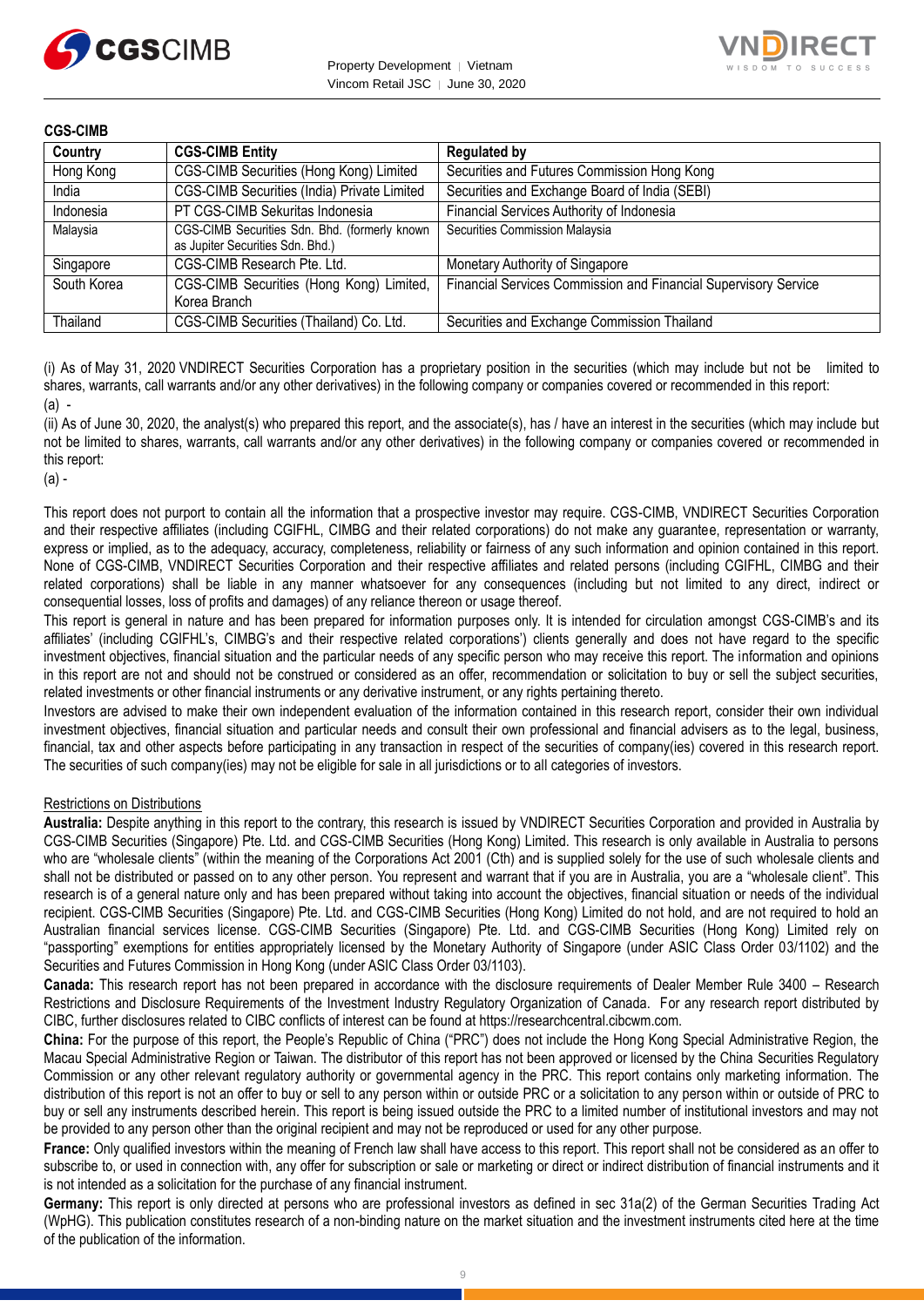



The current prices/yields in this issue are based upon closing prices from Bloomberg as of the day preceding publication. Please note that neither the German Federal Financial Supervisory Agency (BaFin), nor any other supervisory authority exercises any control over the content of this report. **Hong Kong:** This report is issued and distributed in Hong Kong by CGS-CIMB Securities (Hong Kong) Limited ("CHK") which is licensed in Hong Kong by the Securities and Futures Commission for Type 1 (dealing in securities) and Type 4 (advising on securities) activities. Any investors wishing to purchase or otherwise deal in the securities covered in this report should contact the Head of Sales at CGS-CIMB Securities (Hong Kong) Limited. The views and opinions in this research report are our own as of the date hereof and are subject to change. If the Financial Services and Markets Act of the United Kingdom or the rules of the Financial Conduct Authority apply to a recipient, our obligations owed to such recipient therein are unaffected. CHK has no obligation to update its opinion or the information in this research report.

CHK does not make a market on other securities mentioned in the report.

### **India:**

This report is issued by VNDIRECT Securities Corporation and distributed in India by CGS-CIMB Securities (India) Private Limited ("CGS-CIMB India"). CGS-CIMB India is a subsidiary of CGS-CIMB Securities International Pte. Ltd. which in turn is a 50:50 joint venture company of CGIFHL and CIMBG. The details of the members of the group of companies of CGS-CIMB can be found at www.cgs-cimb.com, CGIFHL at www.chinastock.com.hk/en/ACG/ContactUs/index.aspx and CIMBG at www.cimb.com/en/who-we-are.html. CGS-CIMB India is registered with the National Stock Exchange of India Limited and BSE Limited as a trading and clearing member (Merchant Banking Number: INM000012037) under the Securities and Exchange Board of India (Stock Brokers and Sub-Brokers) Regulations, 1992. In accordance with the provisions of Regulation 4(g) of the Securities and Exchange Board of India (Investment Advisers) Regulations, 2013, CGS-CIMB India is not required to seek registration with the Securities and Exchange Board of India ("SEBI") as an Investment Adviser. CGS-CIMB India is registered with SEBI (SEBI Registration Number: INZ000209135) as a Research Analyst (INH000000669) pursuant to the SEBI (Research Analysts) Regulations, 2014 ("Regulations").

This report does not take into account the particular investment objectives, financial situations, or needs of the recipients. It is not intended for and does not deal with prohibitions on investment due to law/jurisdiction issues etc. which may exist for certain persons/entities. Recipients should rely on their own investigations and take their own professional advice before investment.

The report is not a "prospectus" as defined under Indian Law, including the Companies Act, 2013, and is not, and shall not be, approved by, or filed or registered with, any Indian regulator, including any Registrar of Companies in India, SEBI, any Indian stock exchange, or the Reserve Bank of India. No offer, or invitation to offer, or solicitation of subscription with respect to any such securities listed or proposed to be listed in India is being made, or intended to be made, to the public, or to any member or section of the public in India, through or pursuant to this report.

The research analysts, strategists or economists principally responsible for the preparation of this research report are segregated from the other activities of CGS-CIMB India and they have received compensation based upon various factors, including quality, accuracy and value of research, firm profitability or revenues, client feedback and competitive factors. Research analysts', strategists' or economists' compensation is not linked to investment banking or capital markets transactions performed or proposed to be performed by CGS-CIMB India or its affiliates.

CGS-CIMB India does not have actual / beneficial ownership of 1% or more securities of the subject company in this research report, at the end of the month immediately preceding the date of publication of this research report. However, since affiliates of CGS-CIMB India are engaged in the financial services business, they might have in their normal course of business financial interests or actual / beneficial ownership of one per cent or more in various companies including the subject company in this research report.

CGS-CIMB India or its associates, may: (a) from time to time, have long or short position in, and buy or sell the securities of the subject company in this research report; or (b) be engaged in any other transaction involving such securities and earn brokerage or other compensation or act as a market maker in the financial instruments of the subject company in this research report or act as an advisor or lender/borrower to such company or may have any other potential conflict of interests with respect to any recommendation and other related information and opinions.

CGS-CIMB India, its associates and the analyst engaged in preparation of this research report have not received any compensation for investment banking, merchant banking or brokerage services from the subject company mentioned in the research report in the past 12 months.

CGS-CIMB India, its associates and the analyst engaged in preparation of this research report have not managed or co-managed public offering of securities for the subject company mentioned in the research report in the past 12 months. The analyst from CGS-CIMB India engaged in preparation of this research report or his/her relative (a) do not have any financial interests in the subject company mentioned in this research report; (b) do not own 1% or more of the equity securities of the subject company mentioned in the research report as of the last day of the month preceding the publication of the research report; (c) do not have any material conflict of interest at the time of publication of the research report.

**Indonesia:** This report is issued by VNDIRECT Securities Corporation and distributed by PT CGS-CIMB Sekuritas Indonesia ("CGS-CIMB Indonesia"). The views and opinions in this research report are not our own but of VNDIRECT Securities Corporation as of the date hereof and are subject to change. CGS-CIMB Indonesia has no obligation to update the opinion or the information in this research report. This report is for private circulation only to clients of CGS-CIMB Indonesia. Neither this report nor any copy hereof may be distributed in Indonesia or to any Indonesian citizens wherever they are domiciled or to Indonesian residents except in compliance with applicable Indonesian capital market laws and regulations.

This research report is not an offer of securities in Indonesia. The securities referred to in this research report have not been registered with the Financial Services Authority (Otoritas Jasa Keuangan) pursuant to relevant capital market laws and regulations, and may not be offered or sold within the territory of the Republic of Indonesia or to Indonesian citizens through a public offering or in circumstances which constitute an offer within the meaning of the Indonesian capital market law and regulations.

**Ireland:** CGS-CIMB is not an investment firm authorised in the Republic of Ireland and no part of this document should be construed as CGS-CIMB acting as, or otherwise claiming or representing to be, an investment firm authorised in the Republic of Ireland.

**Malaysia:** This report is issued by VNDIRECT Securities Corporation and distributed in Malaysia by CGS-CIMB Securities Sdn. Bhd. (formerly known as Jupiter Securities Sdn. Bhd.) ("CGS-CIMB Malaysia") solely for the benefit of and for the exclusive use of our clients. Recipients of this report are to contact CGS-CIMB Malaysia, at 29th Floor Menara CIMB No. 1 Jalan Stesen Sentral 2, Kuala Lumpur Sentral 50470 Kuala Lumpur, Malaysia, in respect of any matters arising from or in connection with this report. CGS-CIMB Malaysia has no obligation to update, revise or reaffirm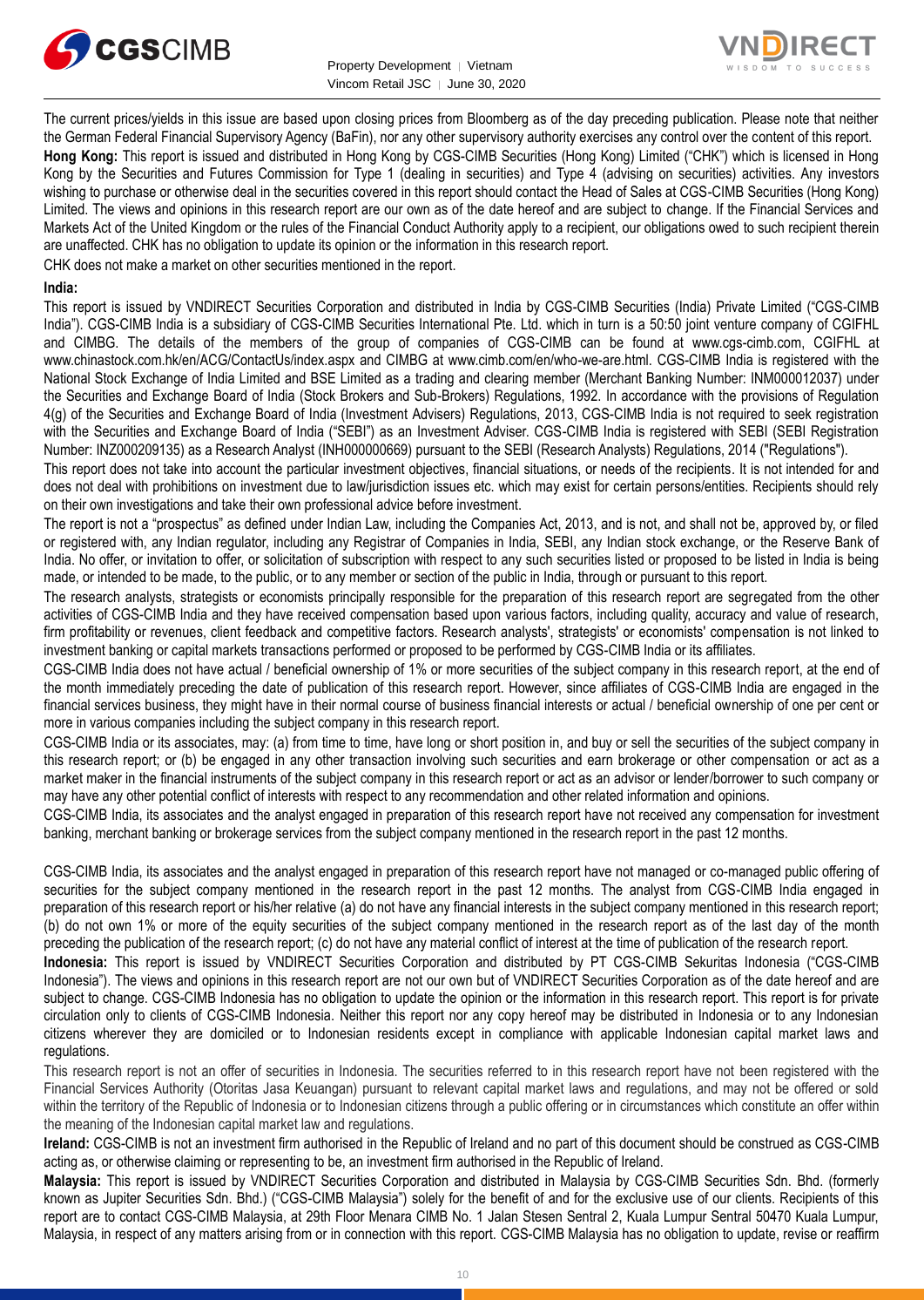



the opinion or the information in this research report after the date of this report.

**New Zealand:** In New Zealand, this report is for distribution only to persons who are wholesale clients pursuant to section 5C of the Financial Advisers Act 2008.

**Singapore:** This report is issued by VNDIRECT Securities Corporation and distributed by CGS-CIMB Research Pte Ltd ("CGS-CIMBR"). CGS-CIMBR is a financial adviser licensed under the Financial Advisers Act, Cap 110 ("FAA") for advising on investment products, by issuing or promulgating research analyses or research reports, whether in electronic, print or other form. Accordingly, CGS-CIMBR is a subject to the applicable rules under the FAA unless it is able to avail itself to any prescribed exemptions.

Recipients of this report are to contact CGS-CIMB Research Pte Ltd, 50 Raffles Place, #16-02 Singapore Land Tower, Singapore in respect of any matters arising from, or in connection with this report. CGS-CIMBR has no obligation to update the opinion or the information in this research report. This publication is strictly confidential and is for private circulation only. If you have not been sent this report by CGS-CIMBR directly, you may not rely, use or disclose to anyone else this report or its contents.

If the recipient of this research report is not an accredited investor, expert investor or institutional investor, CGS-CIMBR accepts legal responsibility for the contents of the report without any disclaimer limiting or otherwise curtailing such legal responsibility. If the recipient is an accredited investor, expert investor or institutional investor, the recipient is deemed to acknowledge that CGS-CIMBR is exempt from certain requirements under the FAA and its attendant regulations, and as such, is exempt from complying with the following:

(a) Section 25 of the FAA (obligation to disclose product information);

(b) Section 27 (duty not to make recommendation with respect to any investment product without having a reasonable basis where you may be reasonably expected to rely on the recommendation) of the FAA;

(c) MAS Notice on Information to Clients and Product Information Disclosure [Notice No. FAA-N03];

(d) MAS Notice on Recommendation on Investment Products [Notice No. FAA-N16];

(e) Section 36 (obligation on disclosure of interest in securities), and

(f) any other laws, regulations, notices, directive, guidelines, circulars and practice notes which are relates to the above, to the extent permitted by applicable laws, as may be amended from time to time, and any other laws, regulations, notices, directive, guidelines, circulars, and practice notes as we may notify you from time to time. In addition, the recipient who is an accredited investor, expert investor or institutional investor acknowledges that a CGS-CIMBR is exempt from Section 27 of the FAA, the recipient will also not be able to file a civil claim against CGS-CIMBR for any loss or damage arising from the recipient's reliance on any recommendation made by CGS-CIMBR which would otherwise be a right that is available to the recipient under Section 27 of the FAA, the recipient will also not be able to file a civil claim against CGS-CIMBR for any loss or damage arising from the recipient's reliance on any recommendation made by CGS-CIMBR which would otherwise be a right that is available to the recipient under Section 27 of the FAA.

CGS-CIMBR, its affiliates and related corporations, their directors, associates, connected parties and/or employees may own or have positions in securities of the company(ies) covered in this research report or any securities related thereto and may from time to time add to or dispose of, or may be materially interested in, any such securities. Further, CGS-CIMBR, its affiliates and its related corporations do and seek to do business with the company(ies) covered in this research report and may from time to time act as market maker or have assumed an underwriting commitment in securities of such company(ies), may sell them to or buy them from customers on a principal basis and may also perform or seek to perform significant investment banking, advisory, underwriting or placement services for or relating to such company(ies) as well as solicit such investment, advisory or other services from any entity mentioned in this report.

As of June 30, 2020,, CGS-CIMBR does not have a proprietary position in the recommended securities in this report.

CGS-CIMBR does not make a market on the securities mentioned in the report.

**South Korea:** This report is issued by VNDIRECT Securities Corporation and distributed in South Korea by CGS-CIMB Securities (Hong Kong) Limited, Korea Branch ("CGS-CIMB Korea") which is licensed as a cash equity broker, and regulated by the Financial Services Commission and Financial Supervisory Service of Korea. In South Korea, this report is for distribution only to professional investors under Article 9(5) of the Financial Investment Services and Capital Market Act of Korea ("FSCMA").

**Spain:** This document is a research report and it is addressed to institutional investors only. The research report is of a general nature and not personalised and does not constitute investment advice so, as the case may be, the recipient must seek proper advice before adopting any investment decision. This document does not constitute a public offering of securities.

CGS-CIMB is not registered with the Spanish Comision Nacional del Mercado de Valores to provide investment services.

**Sweden:** This report contains only marketing information and has not been approved by the Swedish Financial Supervisory Authority. The distribution of this report is not an offer to sell to any person in Sweden or a solicitation to any person in Sweden to buy any instruments described herein and may not be forwarded to the public in Sweden.

**Switzerland:** This report has not been prepared in accordance with the recognized self-regulatory minimal standards for research reports of banks issued by the Swiss Bankers' Association (Directives on the Independence of Financial Research).

**Thailand:** This report is issued by VNDIRECT Securities Corporation and distributed by CGS-CIMB Securities (Thailand) Co. Ltd. ("CGS-CIMB Thailand") based upon sources believed to be reliable (but their accuracy, completeness or correctness is not guaranteed). The statements or expressions of opinion herein were arrived at after due and careful consideration for use as information for investment. Such opinions are subject to change without notice and CGS-CIMB Thailand has no obligation to update the opinion or the information in this research report.

CGS-CIMB Thailand may act or acts as Market Maker, and issuer and offerer of Derivative Warrants and Structured Note which may have the following securities as its underlying securities. Investors should carefully read and study the details of the derivative warrants in the prospectus before making investment decisions.

AAV, ADVANC, AEONTS, AMATA, AOT, AWC, BANPU, BBL, BCH, BCP, BCPG, BDMS, BEC, BEM, BGC, BGRIM, BH, BJC, BPP, BTS, CBG, CENTEL, CHG, CK, CKP, COM7, CPALL, CPF, CPN, DELTA, DTAC, EA, EGCO, EPG, ERW, ESSO, GFPT, GLOBAL, GPSC, GULF, GUNKUL, HANA, HMPRO, INTUCH, IRPC, IVL, JAS, JMT, KBANK, KCE, KKP, KTB, KTC, LH, MAJOR, MBK, MEGA, MINT, MTC, ORI, OSP, PLANB, PRM, PSH, PSL, PTG, PTT, PTTEP, PTTGC, QH, RATCH, RS, SAWAD, SCB, SCC, SGP, SPALI, SPRC, STA, STEC, STPI, SUPER, TASCO, TCAP,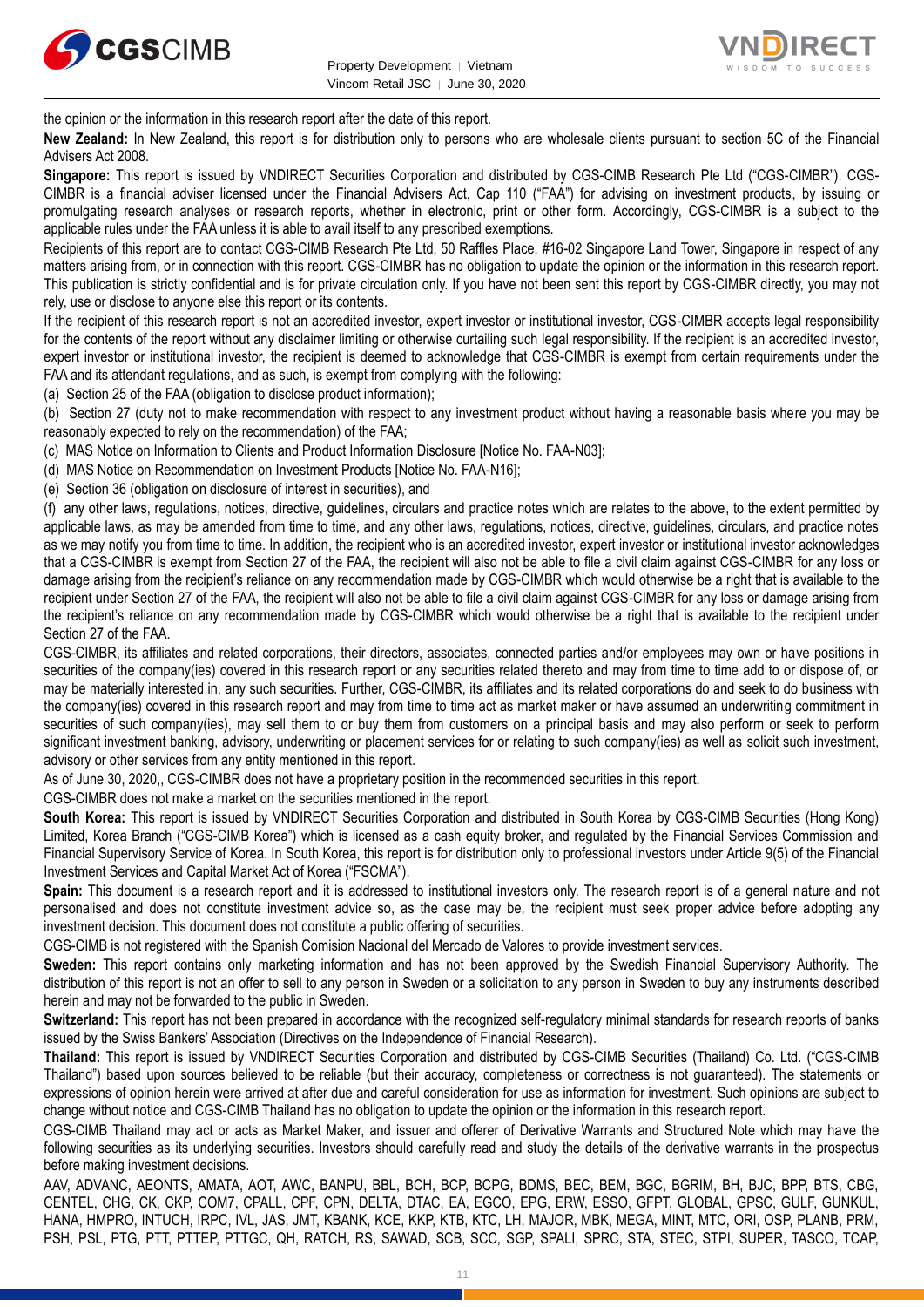



THAI, THANI, THG, TISCO, TKN, TMB, TOA, TOP, TPIPP, TQM, TRUE, TTW, TU, VGI, WHA, BEAUTY, JMART, LPN, SISB, WORK.

# **Corporate Governance Report:**

The disclosure of the survey result of the Thai Institute of Directors Association ("IOD") regarding corporate governance is made pursuant to the policy of the Office of the Securities and Exchange Commission. The survey of the IOD is based on the information of a company listed on the Stock Exchange of Thailand and the Market for Alternative Investment disclosed to the public and able to be accessed by a general public investor. The result, therefore, is from the perspective of a third party. It is not an evaluation of operation and is not based on inside information.

The survey result is as of the date appearing in the Corporate Governance Report of Thai Listed Companies. As a result, the survey result may be changed after that date. CGS-CIMB Thailand does not confirm nor certify the accuracy of such survey result.

| <br><b>Range:</b><br>じへへいへ<br>-015 | 100<br>۵n<br>υv      | $\Omega$<br>RΠ<br>υv<br>ت∪ | $\overline{\phantom{a}}$<br><b>70</b><br>v | $\overline{\phantom{a}}$<br>Below<br>. or<br>$\cdot$ | Result<br>vev<br>N0<br>m<br>our |
|------------------------------------|----------------------|----------------------------|--------------------------------------------|------------------------------------------------------|---------------------------------|
| -<br><b>Descrip</b><br>ription:    | woollon*<br>∟∧∪∪แ∪เแ | 000خ<br>Verv               | -<br>Good                                  | N/A                                                  |                                 |

**United Arab Emirates:** The distributor of this report has not been approved or licensed by the UAE Central Bank or any other relevant licensing authorities or governmental agencies in the United Arab Emirates. This report is strictly private and confidential and has not been reviewed by, deposited or registered with UAE Central Bank or any other licensing authority or governmental agencies in the United Arab Emirates. This report is being issued outside the United Arab Emirates to a limited number of institutional investors and must not be provided to any person other than the original recipient and may not be reproduced or used for any other purpose. Further, the information contained in this report is not intended to lead to the sale of investments under any subscription agreement or the conclusion of any other contract of whatsoever nature within the territory of the United Arab Emirates.

**United Kingdom and European Economic Area (EEA):** In the United Kingdom and European Economic Area, this material is also being distributed by CGS-CIMB Securities (UK) Limited ("CGS-CIMB UK"). CGS-CIMB UK is authorized and regulated by the Financial Conduct Authority and its registered office is at 27 Knightsbridge, London, SW1X7YB. The material distributed by CGS-CIMB UK has been prepared in accordance with CGS-CIMB's policies for managing conflicts of interest arising as a result of publication and distribution of this material. This material is for distribution only to, and is solely directed at, selected persons on the basis that those persons: (a) are eligible counterparties and professional clients of CGS-CIMB UK; (b) have professional experience in matters relating to investments falling within Article 19(5) of the Financial Services and Markets Act 2000 (Financial Promotion) Order 2005 (as amended, the "Order"), (c) fall within Article 49(2)(a) to (d) ("high net worth companies, unincorporated associations etc") of the Order; (d) are outside the United Kingdom subject to relevant regulation in each jurisdiction, material(all such persons together being referred to as "relevant persons"). This material is directed only at relevant persons and must not be acted on or relied on by persons who are not relevant persons. Any investment or investment activity to which this material relates is available only to relevant persons and will be engaged in only with relevant persons.

This material is categorised as non-independent for the purposes of CGS-CIMB UK and therefore does not provide an impartial or objective assessment of the subject matter and does not constitute independent research. Consequently, this material has not been prepared in accordance with legal requirements designed to promote the independence of research and will not be subject to any prohibition on dealing ahead of the dissemination of research. Therefore, this material is considered a marketing communication.

**United States:** This research report is issued by VNDIRECT Securities Corporation and distributed in the United States of America by CGS-CIMB Securities (USA) Inc, a U.S. registered broker-dealer and an affiliate of CGS-CIMB Securities Sdn. Bhd. (formerly known as Jupiter Securities Sdn. Bhd.), CGS-CIMB Research Pte Ltd, PT CGS-CIMB Sekuritas Indonesia, CGS-CIMB Securities (Thailand) Co. Ltd, CGS-CIMB Securities (Hong Kong) Limited and CGS-CIMB Securities (India) Private Limited, and is distributed solely to persons who qualify as "U.S. Institutional Investors" as defined in Rule 15a-6 under the Securities and Exchange Act of 1934. This communication is only for Institutional Investors whose ordinary business activities involve investing in shares, bonds, and associated securities and/or derivative securities and who have professional experience in such investments. Any person who is not a U.S. Institutional Investor or Major Institutional Investor must not rely on this communication. The delivery of this research report to any person in the United States of America is not a recommendation to effect any transactions in the securities discussed herein, or an endorsement of any opinion expressed herein. CGS-CIMB Securities (USA) Inc, is a FINRA/SIPC member and takes responsibility for the content of this report. For further information or to place an order in any of the above-mentioned securities please contact a registered representative of CGS-CIMB Securities (USA) Inc.

CGS-CIMB Securities (USA) Inc. does not make a market on other securities mentioned in the report.

CGS-CIMB Securities (USA) Inc. has not managed or co-managed a public offering of any of the securities mentioned in the past 12 months.

CGS-CIMB Securities (USA) Inc. has not received compensation for investment banking services from any of the company mentioned in the past 12 months.

CGS-CIMB Securities (USA) Inc. neither expects to receive nor intends to seek compensation for investment banking services from any of the company mentioned within the next 3 months.

**United States Third-Party Disclaimer:** If this report is distributed in the United States of America by Raymond James & Associates, Inc ("RJA"), this report is third-party research prepared for and distributed in the United States of America by RJA pursuant to an arrangement between RJA and CGS-CIMB Securities International Pte. Ltd. ("CGS-CIMB"). CGS-CIMB is not an affiliate of RJA. This report is distributed solely to persons who qualify as "U.S. Institutional Investors" or as "Major U.S. Institutional Investors" as defined in Rule 15a-6 under the Securities and Exchange Act of 1934, as amended. This communication is only for U.S. Institutional Investors or Major U.S. Institutional Investor whose ordinary business activities involve investing in shares, bonds, and associated securities and/or derivative securities and who have professional experience in such investments. Any person who is not a U.S. Institutional Investor or Major U.S. Institutional Investor must not rely on this communication. The delivery of this report to any person in the U.S. is not a recommendation to effect any transactions in the securities discussed herein, or an endorsement of any opinion expressed herein. If you are receiving this report in the U.S from RJA, a FINRA/SIPC member, it takes responsibility for the content of this report. For further information or to place an order in any of the above-mentioned securities please contact a registered representative of CGS-CIMB Securities (USA) Inc. or RJA. .<https://raymondjames.com/InternationalEquityDisclosures.html>

**Other jurisdictions:** In any other jurisdictions, except if otherwise restricted by laws or regulations, this report is only for distribution to professional,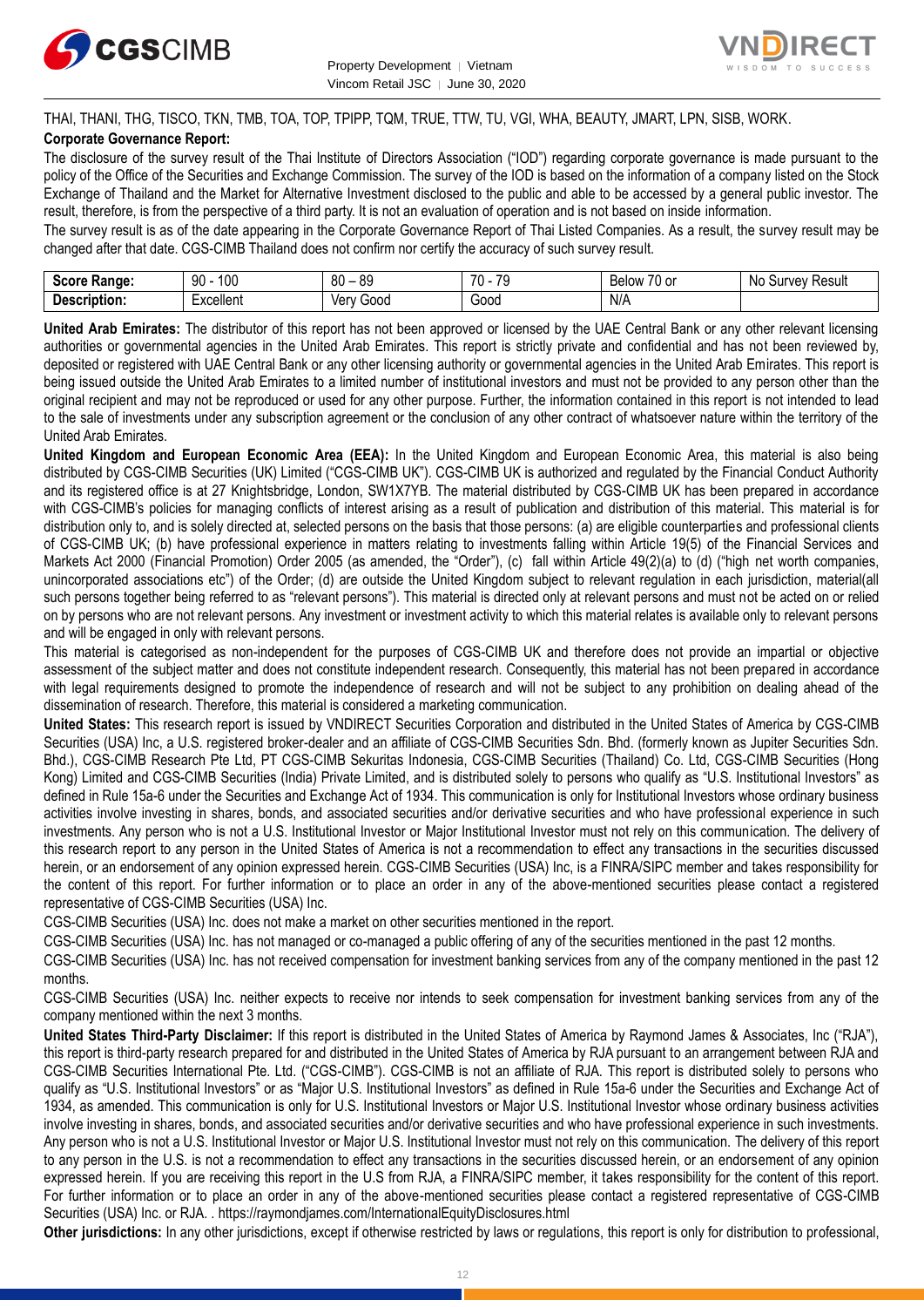



Ï

# institutional or sophisticated investors as defined in the laws and regulations of such jurisdictions. Vincom Retail JSC | June 30, 2<br>
Stitutional or sophisticated investors as defined in the laws and regulations of surf<br>
Distribution of stock ratings and investment banking clients for quarter ended on 31 March 2020<br>
841 co

| Distribution of stock ratings and investment banking clients for quarter ended on 31 March 2020 |  |  |  |
|-------------------------------------------------------------------------------------------------|--|--|--|
|                                                                                                 |  |  |  |

| institutional or sophisticated investors as defined in the laws and regulations of such jurisdictions. |                         |                                |  |  |  |
|--------------------------------------------------------------------------------------------------------|-------------------------|--------------------------------|--|--|--|
| Distribution of stock ratings and investment banking clients for quarter ended on 31 March 2020        |                         |                                |  |  |  |
| 811 companies under coverage for quarter ended on 31 March 2020                                        |                         |                                |  |  |  |
|                                                                                                        | Rating Distribution (%) | Investment Banking clients (%) |  |  |  |
| Add                                                                                                    | 60.8%                   | በ 1%                           |  |  |  |
| Hold                                                                                                   | 27.6%                   | ባ በ%                           |  |  |  |
|                                                                                                        | 11 6%                   | ) በ%                           |  |  |  |

## **Spitzer Chart for stock being researched ( 2 year data )**

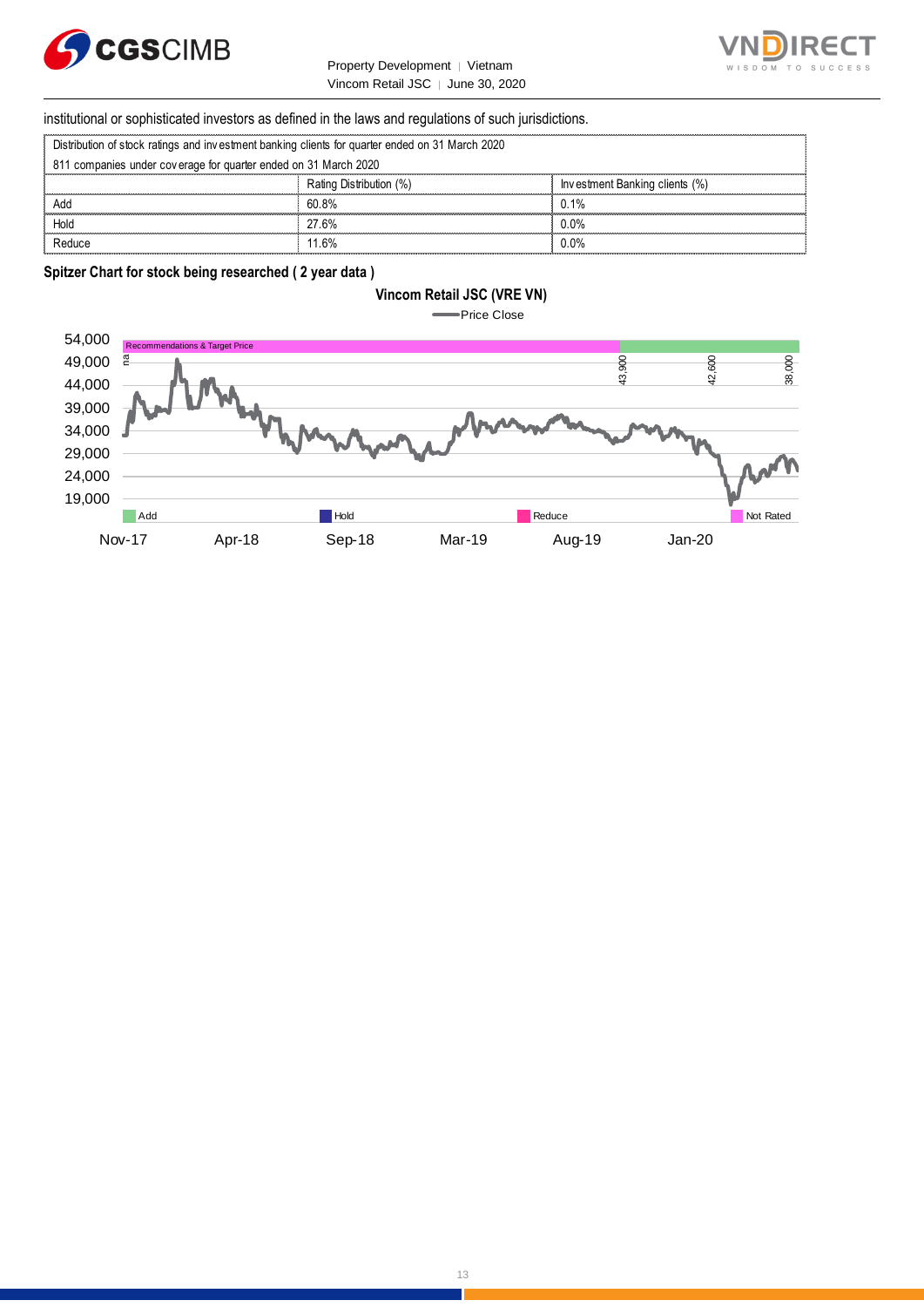



### **Corporate Governance Report of Thai Listed Companies (CGR). CG Rating by the Thai Institute of Directors Association (Thai IOD) in 2019, Anti-Corruption 2019**

**ADVANC** – Excellent, Certified, **AEONTS** – Good, n/a, **AH** – Very Good, n/a, **AMATA** – Excellent, Declared, **ANAN** – Excellent, Declared, **AOT** – Excellent, n/a, **AP** – Excellent, Certified, **ASP** – Very Good, Certified, **BAM** – not available, n/a, **BANPU** – Excellent, Certified, **BAY** – Excellent, Certified, **BBL** – Very Good, Certified, **BCH** – Good, Certified, **BCP** - Excellent, Certified, **BCPG** – Excellent, Certified, **BDMS** – Very Good, n/a, **BEAUTY** – Good, n/a, **BEC** – Very Good, n/a, **BGRIM** – Very Good, Declared, **BH** - Good, n/a, **BJC** – Very Good, n/a, **BJCHI** – Very Good, Certified, **BLA** – Very Good, Certified, **BPP** – Very Good, Declared, **BR** - Good, n/a, **BTS** - Excellent, Certified, **CBG** – Very Good, n/a, **CCET** – Good, n/a, **CENTEL** – Very Good, Certified, **CHAYO** - Good, n/a, **CHG** – Very Good, Declared, **CK** – Excellent, n/a, **COL** – Excellent, Declared, **CPALL** – Excellent, Certified, **CPF** – Excellent, Certified, **CPN** - Excellent, Certified, **CPNREIT** – not available, n/a, **CRC** – not available, n/a, **DELTA** - Excellent, Declared, **DEMCO** – Excellent, Certified, **DDD** – Very Good, n/a, **DIF** – not available, n/a, **DREIT** – not available, n/a, **DTAC** – Excellent, Certified, **EA** – Excellent, n/a, **ECL** – Very Good, Certified, **EGCO** - Excellent, Certified, **EPG** – Very Good, n/a, **ERW** – Very Good, n/a, **GFPT** - Excellent, Certified, **GGC** – Excellent, Certified, **GLOBAL** – Very Good, n/a, **GLOW** – Very Good, Certified, **GPSC** – Excellent, Certified, **GULF** – Very Good, n/a, **GUNKUL** – Excellent, Certified, **HANA** - Excellent, Certified, **HMPRO** - Excellent, Certified, **HUMAN** – Good, n/a, **ICHI** – Excellent, Declared, **III** – Excellent, n/a, **INTUCH** - Excellent, Certified, **IRPC** – Excellent, Certified, **ITD** – Very Good, n/a, **IVL** - Excellent, Certified, **JASIF** – not available, n/a, **BJC** – Very Good, n/a, **JMT** – Very Good, n/a, **KBANK** - Excellent, Certified, **KCE** - Excellent, Certified, **KKP** – Excellent, Certified, **KSL** – Excellent, Certified, **KTB** - Excellent, Certified, **KTC** – Excellent, Certified, **LH** - Excellent, n/a, **LPN** – Excellent, Certified, **M** – Very Good, Certified, **MACO** – Very Good, n/a, **MAJOR** – Very Good, n/a, **MAKRO** – Excellent, Certified, **MALEE** – Excellent, Certified, **MC** – Excellent, Certified, **MCOT** – Excellent, Certified, **MEGA** – Very Good, n/a, **MINT** - Excellent, Certified, **MK** – Very Good, n/a, **MTC** – Excellent, n/a, **NETBAY** – Very Good, n/a, **OSP** – Very Good, n/a, **PLANB** – Excellent, Certified, **PLAT** – Very Good, Certified, **PR9** – Excellent, n/a, **PSH** – Excellent, Certified, **PSTC** – Very Good, Certified, **PTT** - Excellent, Certified, **PTTEP** - Excellent, Certified, **PTTGC** - Excellent, Certified, **QH** – Excellent, Certified, **RATCH** – Excellent, Certified, **ROBINS** – Excellent, Certified, **RS** – Excellent, n/a, **RSP** – not available, n/a, **S** – Excellent, n/a, **SAPPE** – Very Good, Declared, **SAT** – Excellent, Certified, **SAWAD** – Very Good, n/a, **SC** – Excellent, Certified, **SCB** - Excellent, Certified, **SCC** – Excellent, Certified, **SCN** – Excellent, Certified, **SF** – Good, n/a, **SHR** – not available, n/a, **SIRI** – Very Good, Certified, **SPA** - Good, n/a, **SPALI** - Excellent, n/a, **SPRC** – Excellent, Certified, **STA** – Very Good, Certified, **STEC** – Excellent, n/a, **SVI** – Excellent, Certified, **SYNEX** – Excellent, Certified, **TASCO** – Excellent, Certified, **TCAP** – Excellent, Certified, **THANI** – Excellent, Certified, **TIPCO** – Very Good, Certified, **TISCO** - Excellent, Certified, **TKN** – Very Good, n/a, **TMB** - Excellent, Certified, **TNR** – Very Good, Certified, **TOP** - Excellent, Certified, **TPCH** – Good, n/a, **TPIPP** – Good, n/a, **TRUE** – Excellent, Certified, **TU** – Excellent, Certified, **TVO** – Excellent, Declared, **UNIQ** – not available, n/a, **VGI** – Excellent, Certified, **WHA** – Excellent, Certified, **WHART** – not available, n/a, **WICE** – Excellent, Certified, **WORK** – Good, n/a.

1 CG Score 2019 from Thai Institute of Directors Association (IOD)

2 AGM Level 2018 from Thai Investors Association

3 Companies participating in Thailand's Private Sector Collective Action Coalition Against Corruption programme (Thai CAC) under Thai Institute of Directors (as of November 30, 2018) are categorised into:

companies that have declared their intention to join CAC, and companies certified by CAC.

4 [The Stock Exchange of Thailand : the record of listed companies with corporate sustainable development "Thai sustainability Investment 2018" included:](http://www.set.or.th/sustainable_dev/en/sr/sri/tsi_p1.html)

SET and mai listed companies passed the assessment conducted by the Stock Exchange of Thailand: THSI (SET) and THSI (mai)

SET listed companies passed the assessment conducted by the Dow Jones Sustainability Indices (DJSI)

### **RECOMMENDATION FRAMEWORK**

| <b>Stock Ratings</b>   | Definition:                                                                                                                                                                                                                                                       |
|------------------------|-------------------------------------------------------------------------------------------------------------------------------------------------------------------------------------------------------------------------------------------------------------------|
| Add                    | The stock's total return is expected to reach 15% or higher over the next 12 months.                                                                                                                                                                              |
| Hold                   | The stock's total return is expected to be between negative 10% and positive 15% over the next 12 months.                                                                                                                                                         |
| Reduce                 | The stock's total return is expected to fall below negative 10% over the next 12 months.                                                                                                                                                                          |
|                        | The total expected return of a stock is defined as the sum of the:(i) percentage difference between the target price and the current price and (ii)<br>the forward net dividend yields of the stock. Stock price targets have an investment horizon of 12 months. |
| <b>Sector Ratings</b>  | Definition:                                                                                                                                                                                                                                                       |
| Overweight             | An Overweight rating means stocks in the sector have, on a market cap-weighted basis, a positive absolute<br>recommendation.                                                                                                                                      |
| Neutral                | A Neutral rating means stocks in the sector have, on a market cap-weighted basis, a neutral absolute recommendation.                                                                                                                                              |
| Underweight            | An Underweight rating means stocks in the sector have, on a market cap-weighted basis, a negative absolute<br>recommendation.                                                                                                                                     |
| <b>Country Ratings</b> | Definition:                                                                                                                                                                                                                                                       |
| Overweight             | An Overweight rating means investors should be positioned with an above-market weight in this country relative to<br>benchmark.                                                                                                                                   |
| Neutral                | A Neutral rating means investors should be positioned with a neutral weight in this country relative to benchmark.                                                                                                                                                |
| Underweight            | An Underweight rating means investors should be positioned with a below-market weight in this country relative to<br>benchmark.                                                                                                                                   |

#### **Hien Tran Khanh – Deputy Head of Research** Email: [hien.trankhanh@vndirect.com.vn](mailto:hien.trankhanh@vndirect.com.vn)

**Bach PHAN Nhu – Analyst** Email: [bach.phannhu@vndirect.com.vn](mailto:bach.phannhu@vndirect.com.vn)